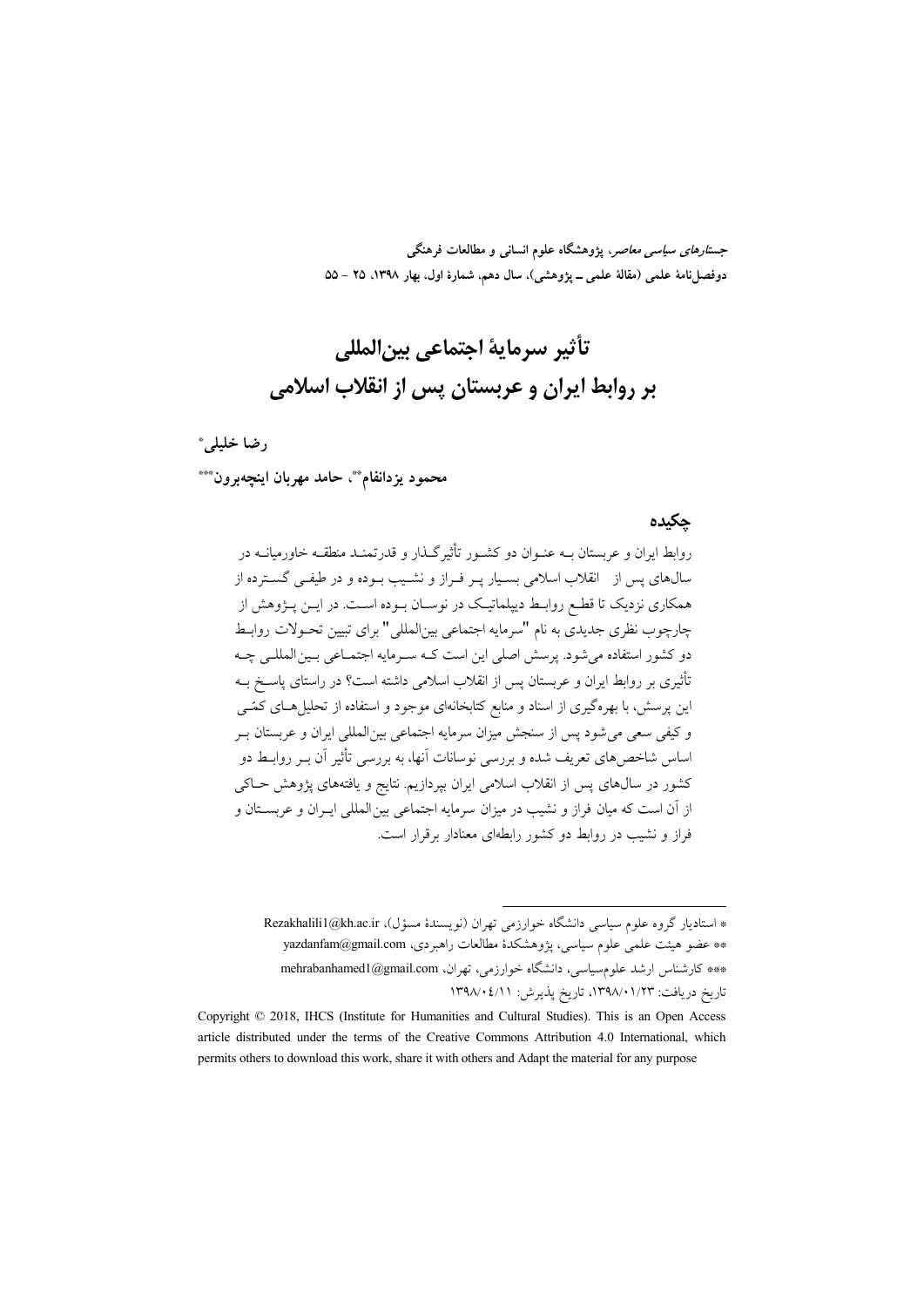**كليدواژهها:** سرمايه اجتماعي بين|لمللي، جامعــه بــين|لمللــي، روابــط خــارجي، جمهـوري اسلامي ايران، عربستان سعودي.

#### ١. مقدمه

ایران و عربستان دو کشور همسایه هستند که از سالها پـیش بـا یکـدیگر روابـط فرهنگـی، اقتصادی، سیاسی و گاه حتی امنیتی داشتهاند، اما سطح روابط آنها همواره یکسان نبـوده و بـا نوسانهای بسیاری مواجه شده است. ناظران روابط دو کشور دلایـل مختلفـی را بـرای ایــن مسئله مورد توجه و بررسی قرار دادهاند. از مهمترین این دلایل می توان به تحـولات سیاســی داخلی، بنیانهای فرهنگی متفاوت دو کشور، تحـولات ســاختاری بــینالمللــی و رقابــت دو کشور برای دستیابی به قدرت هژمون منطقهای اشاره کرد. هر چند هر کدام از این دیدگاههـا قادر به تبیین بخشی از روابط دو کشور در مقاطع و دورههـایی خـاص هســتند، امــا در ایــن پژوهش بر این باور تأکید می شود کــه ســرمایه اجتمــاعی بــینالمللــی ( International Social Capital) به عنوان یک چارچوب جدید مـی توانـد فـراز و نشـیب در روابـط دو کشـور در سالهای پس از انقلاب اسلامی را به صورت دقیقتر تبیین کند.

البتـه مفهـوم سـرمايه اجتمـاعي از حـوزههـاي نوظهـور و بحـث برانگيـز در مطالعـات میان رشتهای می باشد که در اواخر قـرن بیسـتم و بـه ویـژه از سـال ۱۹۸۰ در مباحـث علـم سیاست نیز به کار گرفته شده است. به واسطه این اهمیت، تاکنون تحقیقات بسیاری در ایــن زمینه، از جمله در مورد سرمایه اجتماعی داخلی در ایران صورت گرفته اســت، امــا تــأثیر آن بر روابط خارجی، به ویژه در روابط ایران و عربستان مورد مطالعه قرار نگرفته است. بر ایــن اساس پرسش اصلی پژوهش این است که سرمایه اجتماعی بین|لمللی چه تأثیری بــر روابــط ایران و عربستان پس از انقلاب اسلامی داشته است؟ در پاسخ به این پرسش بر ایــن فرضــیه تأكيد مي شود كه نوسان در سرمايه اجتماعي بين المللي ايـران و عربســتان باعــث نوســان در روابط دو کشور در سال\$های پس از انقلاب اسلامی ایران شده است. به منظـور آزمــون ایــن فرضیه ابتدا به بنیانهای تئوریک سرمایه اجتماعی بین|لمللی و تعیین شاخص هـایی بـرای آن مي يو دازيم. سيس وضعيت سرمايه اجتماعي بين|لمللي ايران و عربستان در سالهاي پــس از انقلاب اسلامی را بر اساس این شاخصها مورد بررسبی و سـنجش قـرار مـیدهـیم و در نهایت نیز تأثیر این متغیر را بر روابط دو کشور به صورت کمّی مورد ارزیابی و تحلیــل قــرار می دهیم.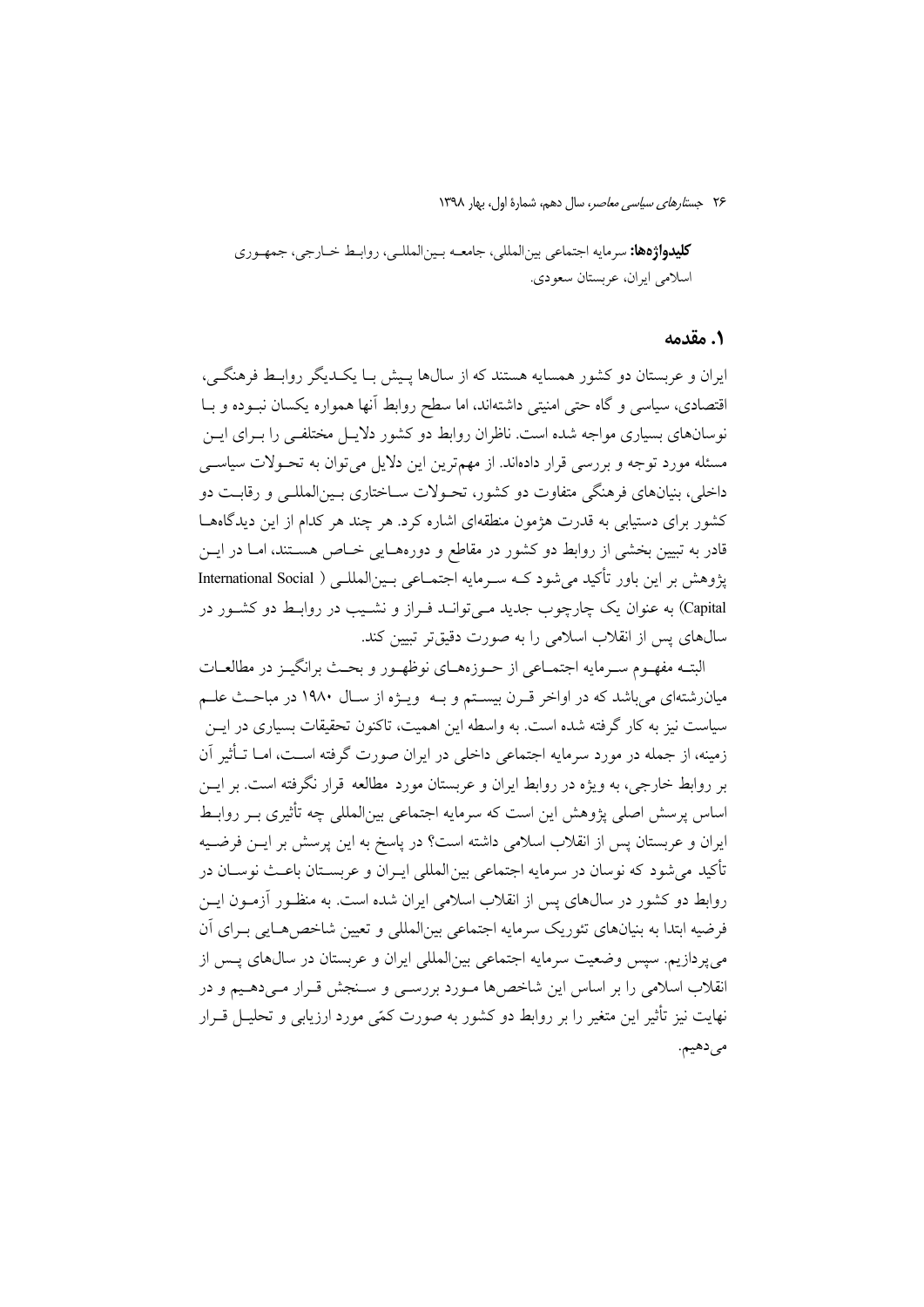### ٢. سرمايه اجتماعي بين|لمللي؛ ديدگاهها و نظريات

سرمایه اجتماعی یکی از متأخرترین مفاهیم مدرنی است که بــه دلیــل چنــد بعــدی و متغیــر بودن میتواند در سطوح مختلف خرد (افـراد)، میانــه (گــروههــا) و کــلان (ملــی و فراملــی) کارکردهای مثبت و منفی بسیاری داشته باشد. بــه همـین جهــت در راسـتای شــناخت ایــن مفهوم و تبیین ارتباط آن با روابط خارجی، پس از بررسی دیدگاههـای موجـود در رابطـه بــا سرمايه اجتماعي، به تعريف سرمايه اجتماعي بين|لمللي و تعيين شاخصهايي براي سـنجش آن مے پر داز ہم۔

# ۱.۲ سرمایه اجتماعی

سرمايه اجتماعي نيز مانند ديگر مفاهيم علــوم اجتمــاعي و انســاني داراي تعــاريف متعــدد و متفاوت است. يي پر بورديو (Pierre Bourdieu) سرمايه اجتماعي را «مجموع منابع واقعـي يــا بالقوه که از طریق شبکه های بادوام روابط کم و بیش نهادینــه شــده "آشــنایی" و "شــناخت متقابل" تشکیل شدهاند»، میداند؛ شبکهای که هر یک از اعضای خود را از پشــتیبانی جمعــی برخوردار می کند و آنان را مستحق اعتبار مے سازد (Bourdiue and Wacquant, 1992: 119). کریستین گروتارد (Christiaan Grootaert) آن را به «سیستمهمـایی کـه منجـر بــه یــا ناشــی از سازمانهای اقتصادی و اجتماعی است»، تعریف میکند (Grootared, 1998). «سرمایهگذاری در روابط اجتماعی با بازده مورد انتظار در بازار» نیز تعریفی است که نــان لــین (Nan Lin) از سرمایه اجتماعی ارائه میکند. وی بر این باور است که این تعریف کلی بـا تفسـیرهای تمـام دانشمندان كه در اين رابطه به بحث و گفتوگو يرداختهاند، سازگار است (Lin, 2001: 35).

البته تعاریف سرمایه اجتماعی بسیار زیاد و گسترده است، امـا دو سـنت نظـری اصـلی هنجاري و منبعي در رابطه با سرمايه اجتماعي وجود دارند؛ سنتي كه سرمايه اجتمــاعي را بــه صورت هنجاری دیده، اَن را اکسیری برای همه دردها معرفی می کند، اما سـنتی کـه سـرمایه اجتماعی را به عنوان یک منبع می شناسد، بر این باور تأکیـد مـیکنـد کـه سـرمایه اجتمـاعی می تواند در خلق یا حفظ نابرابری مورد استفاده قرار گیرد. در این میان برخــی نیــز ســعی در تلفيق اين دو سنت نظري داشتهاند. آنها به ابعاد عامليتي و ســاختاري ســرمايه اجتمــاعي، بــه صورت توأمان توجه دارند که این نوع نگاه، امکان توجــه بــه اشــکال چندگانــه و همچنــین نقش و کارکردهای مثبت و منفـّـی سـرمایه اجتمــاعی را فـراهـم کـرده اســت. از مهــم تــرین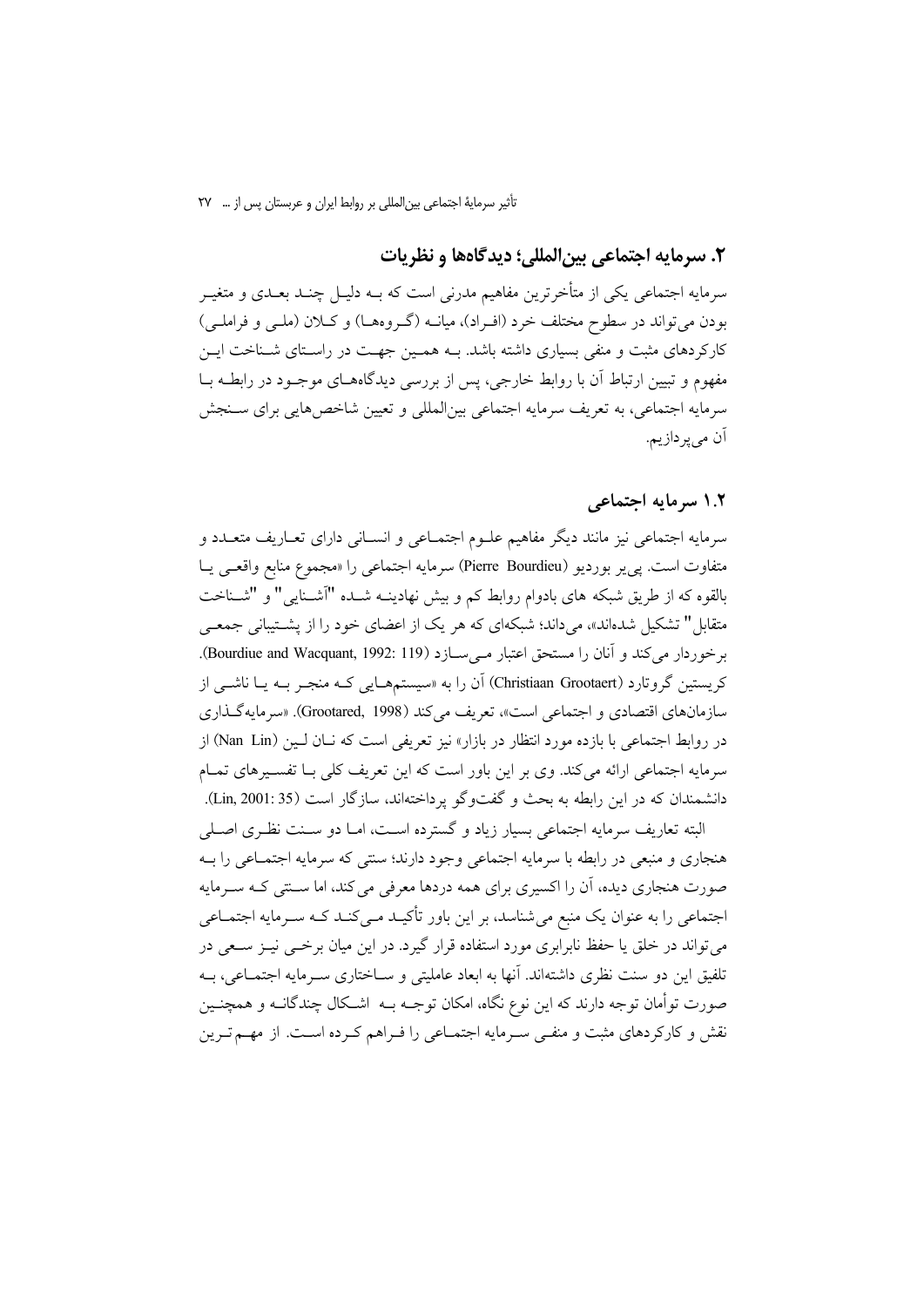اندیشمندان هر سنت نیز به ترتیب می تـوان بــه کلمــن (Colman) ، بوردیــو و جاناتــان ترنــر اشاره که د.

کلمن با استفاده از تمایز مرسوم بین کالاهای خصوصی و عمومی توضیح مـی دهـد کـه سرمايه اجتماعي به عنوان نمونه كامل يک کالاي عمــومي اســت (غفــاري، ١٣٩٠: ٧٤). ايــن کالا از طریق «تعهدات و انتظارات، ایدئولوژی، اطلاعات و هنجارها ایجـاد و گســترش پیــدا می کند» (رضایی و فتحی پور، ۱۳۹۲: ٦٦). بدین ترتیب نه تنها قدرتمندان، بلکه ناتوانان و بـه حاشيه رانده شدگان نيز مي توانند از آن بهرهمنـد شـوند (Gauntlett, 2011: 142)، امـا كـاربرد سرمایه اجتماعی در نزد بوردیو بر این درک استوار است که افراد چگونه بـا سـرمایه گـذاری بر روابط گروهی، وضعیت اقتصادی خود را در فضای سلسلهمراتبی (جامعـه سـرمایه داری) بهبود مي بخشند (توسلي و موسوى، ١٣٨٢: ١٠-٩). اين در حالي است كه ترنر بـا تلفيــق دو سنت نظری هنجاری و منبعی، سعی در به نمایش گذاشتن تأثیرات انواع و اشکال قــدیمی و جدید سرمایه اجتماعی در سطوح مختلف خرد، میانی و کلان بر سطح توسعه یافتگی و بـه ويژه توسعه اقتصادي جوامع دارد (ر.ک: ترنر، ١٣٨٨).

# ٢.٢ سرمايه اجتماعي بينالمللي

تأثیر سرمایه اجتماعی بر متغیرهای مختلف اجتماعی در سطح داخلــی جوامــع در تحقیقــات گونـاگون نشـان داده شـده اسـت. نقـش سـرمايه اجتمـاعي در رشـد و توسـعه اقتصـادي (بوگلسدیک و تونون، ۱۳۸۷: ۹۳–۵۷) و گسترش دموکراسبی (مستقیمی و واسعی زاده، ۱۳۸۹: ۲۹۳ – ۲۷۹) به صورت مستقل مورد بررسی قرار گرفته است، امــا تــأثير ايــن مفهــوم بر متغیرهای بینالمللی تاکنون مورد توجه چندانی نبوده است. از معدود آثــار در ایــن زمینــه كتاب «اعتماد در همكاري بينالمللي» و مقالاتي چون «سرمايه اجتماعي و امنيت بـينالملـل» (شیرخانی و واسعیزاده، ۱۳۹۱) و «سرمایه اجتماعی و رقابتپذیری در نظام بین الملل» (شیرخانی و رضایی، ١٣٩٤) است. برایـان راثبـان (Brian Rathbun) در کتـاب خـود کـه در دسامبر سال ۲۰۱۱ منتشر شد از سرمایه اجتماعی آنارشیک (Anarchical Social Capital) به عنوان نظريه روانشناختي اجتماعي توضيح دهنده همكاري نهادها در سطح بين الملل ياد كرده است (Rathbun, 2011). نويسندگان مقالات مذكور هم در عين حال كه به دنبال تعمـيم تأثیر سرمایه اجتماعی به سطح بین|لمللی هستند، اما بیشتر بـر بعـد اقتصـادی و تجـاری کـه منجر به همکاری و وابستگی متقابل میشود تأکید دارند. در واقع از دیدگاه آنهـا یــا ســرمایه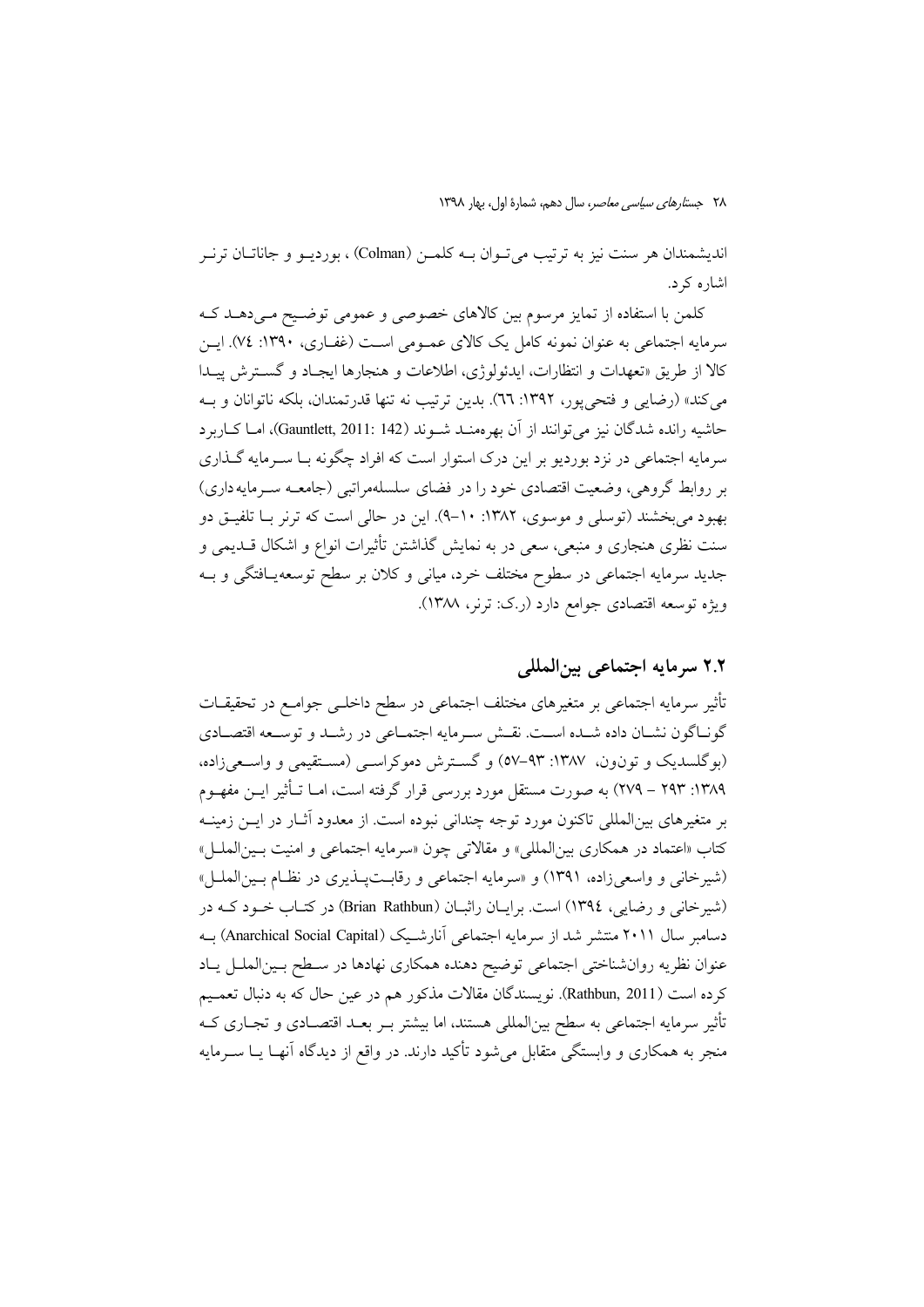تأثیر سرمایهٔ اجتماعی بین المللی بر روابط ایران و عربستان پس از … ۲۹

اجتماعي بين|لمللي صرفاً ادامه سرمايه اجتماعي داخلي تصور شده يـا بــه سـرمايه اجتمــاعي بینالمللی در حوزهها و ابعادی خاص پرداخته شده است.

برای آنکه موضوع شفافتر شود لازم است اشاره شود که در مجموع سه رابطـه منطقـی در مورد نسبت سرمايه اجتماعي بين|لمللي با سرمايه اجتماعي داخلي قابل شناسـايي اسـت: بر اساس رابطه منطقی اول، سرمایه اجتماعی بینالمللی ادامه سرمایه اجتماعی داخلـی اسـت و تفاوتی ماهوی بین آنها وجود نـدارد (نصـری، ۱۳۹۳: ۳۲۱). بـر اسـاس منطـق دوم هـیچ ارتباطي بين سرمايه اجتماعي داخلي و سرمايه اجتماعي بين|لمللـي وجـود نـدارد و ايــن دو کاملاً متمایز از یکدیگر هستند و بر اساس منطق سوم گرچــه در بســیاری از مواقــع ســرمایه اجتماعی داخلی یک کشور بر میزان سرمایه اجتمـاعی بـین|لمللـی آن تـأثیر مـی گـذارد، امـا سرمايه اجتماعي بين|لمللي لزومـاً دنبالـه سـرمايه اجتمــاعي داخلــي نيســت (ر.ک: کريمــي، ١٣٨٩). بر اساس منطق سوم مي توان سرمايه اجتماعي بين المللي را شامل نهادها، سازمان هـا، روابط، گرایش ها، هنجارها و ارزش های حاکم بر روابط بین کشورها و همکاری آنهـا بــرای توسعه اقتصادی و سیاسی در جامعه بین المللی دانست. به عبارت دیگـر، سـرمایه اجتمــاعی بینالمللی شامل آن دسته از روابطی است کـه تولیـد کالاهـای مـادی و غیرمـادی را بـرای كشورها تسهيل ميكند.

# ۳.۲ سرمایه اجتماعی بینالمللی؛ چارچوبی برای تبیین روابط خارجی

یا پذیرش دیدگاه سوم که معتقد است سے مایه اجتمــاعی پـین(لمللـے لزومــاً دنیالــه ســرمایه اجتماعی داخلی نیست مشخص می شـود کـه سـرمایه اجتمـاعی بـین|لمللـی از دیـدگاه مـا مفهومي مستقل (و در عين حال متأثر از سرمايه اجتماعي داخلي) است كـه وضـعيت يـك کشور را نه در سطح جامعه داخلی، بلکه در سطح جامعه بین|لمللی نشان می دهد، امــا بــرای آنکه این مفهوم به عنوان یک چارچوب نظری مورد استفاده و استناد قرار گیـرد بایــد ابعــاد، مؤلفهها و شاخص های آن به صورت کاملاً دقیق و مشخص تبیین شوند تــا امکــان ســنجش موضوع فراهم شود. در واقع مانند هر متغیر اجتماعی دیگر، سنجش مفهوم سرمایه اجتمــاعی نیز از طریق کاهش سطح انتزاعی آن امکان پذیر اسـت. یعنـی در ابتـدا بایـد ایــن مفهــوم بــه روشنی تعریف شود. در مرحله بعد باید انواع یا ابعادی برای آن مشخص شود، سپس بـرای هر كدام از اين انواع و ابعاد، شاخص هايي تعيين شود (نوغـاني و اصـغريور ماسـوله، ١٣٨٧: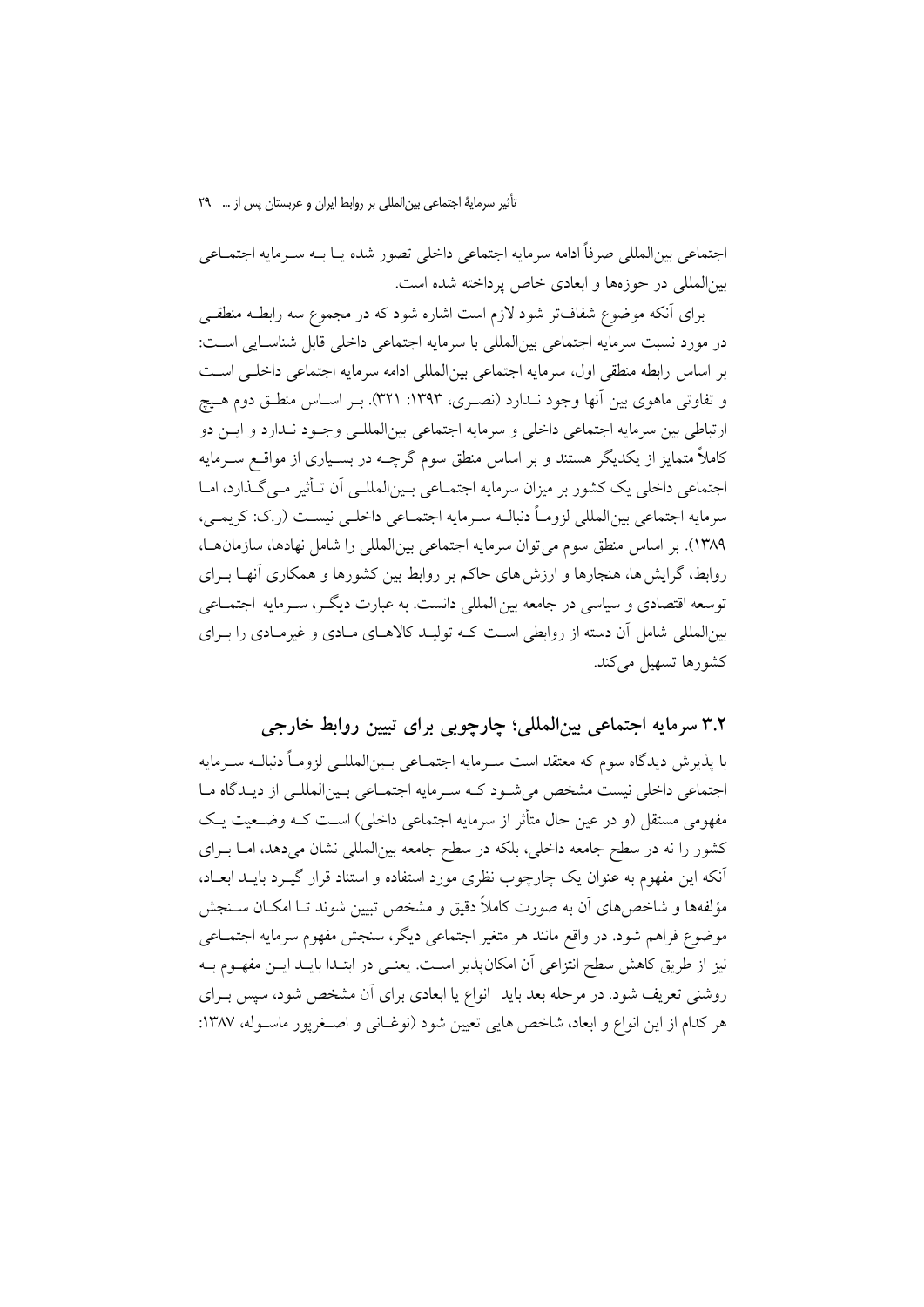۳۷) و در نهایت از حاصل جمع مقدار تمام این شاخصها بــه عــددی کــه نشــانگر ســرمایه اجتماعی بینالمللی هر کشور در هر سال است دست یابیم.

بر اساس آنچه از تعاریف متعدد سرمایه اجتماعی در سـطح نظـری مـیتوان اسـتنباط و استخراج كرد، سرمايه اجتماعي بينالمللي داراي چهار بعـد اجتمـاعي، فرهنگـي، سياسـي و اقتصادی است که هر کدام از این ابعاد نیز دارای مؤلفههای خاص خود هستند. این مؤلفههـا در بعبد اجتمـاعی عبارتنبد از اعتمـاد (International Trust)، مشــارکت ( International Participation) و مسئوليت اجتمـاعي بـين|لمللـي (International Responsibility)، در بعــد فرهنگی عبارتند از توان فرهنگی و آگاهی فرهنگی، در بعد سیاسی عبارتنـد از مشــروعیت و امنیت و در نهایت در بعد اقتصادی نیز عبارتند از فضای کسب و کار و موقعیت بین المللـی. در واقع سرمايه اجتماعي بين|لمللي يک شاخص ترکيبي است کـه از حاصــل جمــع مقــدار عددی شاخصهای چهار بعد مذکور بر اساس ۱۷ شاخص به دست مـی]یـد. بـه عبـارت ديگر با توجه به اينكه امكان سنجش سرمايه اجتماعي بينالمللي به صـورت مسـتقيم وجـود ندارد و شاخصی که به تنهایی گویای وضعیت کشورها در این زمینه باشد یافت نمـیشـود، با بهرهگیری از روش غیرمستقیم و ترکیبی به سنجش میزان سرمایه اجتماعی بـینالمللـی بـا استفاده از شاخصهایی میپردازیم که هر یک نشانگر بخشی از سرمایه اجتماعی بینالمللـی بر اساس جدول زیر هستند:

| طيف                                         | مقياس | سال                                 | شاخصها                | مؤلفهها         | ابعاد   | رويكرد                       |
|---------------------------------------------|-------|-------------------------------------|-----------------------|-----------------|---------|------------------------------|
| $\cdot$ 5.                                  | رتبه  | $\mathbf{y} \cdot \mathbf{y}$       | فساد ادارى            | اعتماد          |         |                              |
| $\cdots$ 5.                                 | رتبه  | 19V9                                | جهاني شدن اجتماعي     |                 |         |                              |
| $\backslash\bullet\downarrow\bullet\bullet$ | رتبه  | $\mathbf{y} \cdot \mathbf{y}$       | مشارکت در صلح         | مشاركت          | اجتماعي |                              |
| $\cdots$ 5.                                 | رتبه  | $\mathbf{y} \cdot \cdot \mathbf{y}$ | عملكرد محيط زيست      |                 |         | سرمايه اجتماعي<br>بين المللو |
| $\cdots$ 5.                                 | رتبه  | $y \cdot \cdot q$                   | رفاه اجتماعى          | مسئوليت اجتماعي |         |                              |
|                                             | رتبه  | $y \cdot \cdot 7$                   | شكاف جنسيتي           | توان فرهنگي     | فرهنگي  |                              |
| $\cdots$ 5.                                 | رتبه  | 199.                                | توسعه انساني          |                 |         |                              |
| $\cdots$ 5.                                 | درصد  | 199V                                | نرخ دسترسي به اينترنت | آگاهي فرهنگي    |         |                              |
| نفر                                         | عدد   | $\mathbf{y} \cdot \cdot \cdot$      | توريسم                |                 |         |                              |
| $\cdots$ 5.                                 | رتبه  | 19V9                                | جهانی شدن سیاسی       |                 | سياسى   |                              |
| $+1 - 71$ .                                 | عدد   | 19V9                                | دموكراسي              | مشروعيت         |         |                              |
| $\bar{\mathcal{V}}\cdot\mathcal{L}$ .       | رتبه  | $Y \cdot Y$                         | تروريسم               | امنیت           |         |                              |
| ميليون دلار                                 | علدد  | 19 <sub>AA</sub>                    | هزينه هاي نظامي       |                 |         |                              |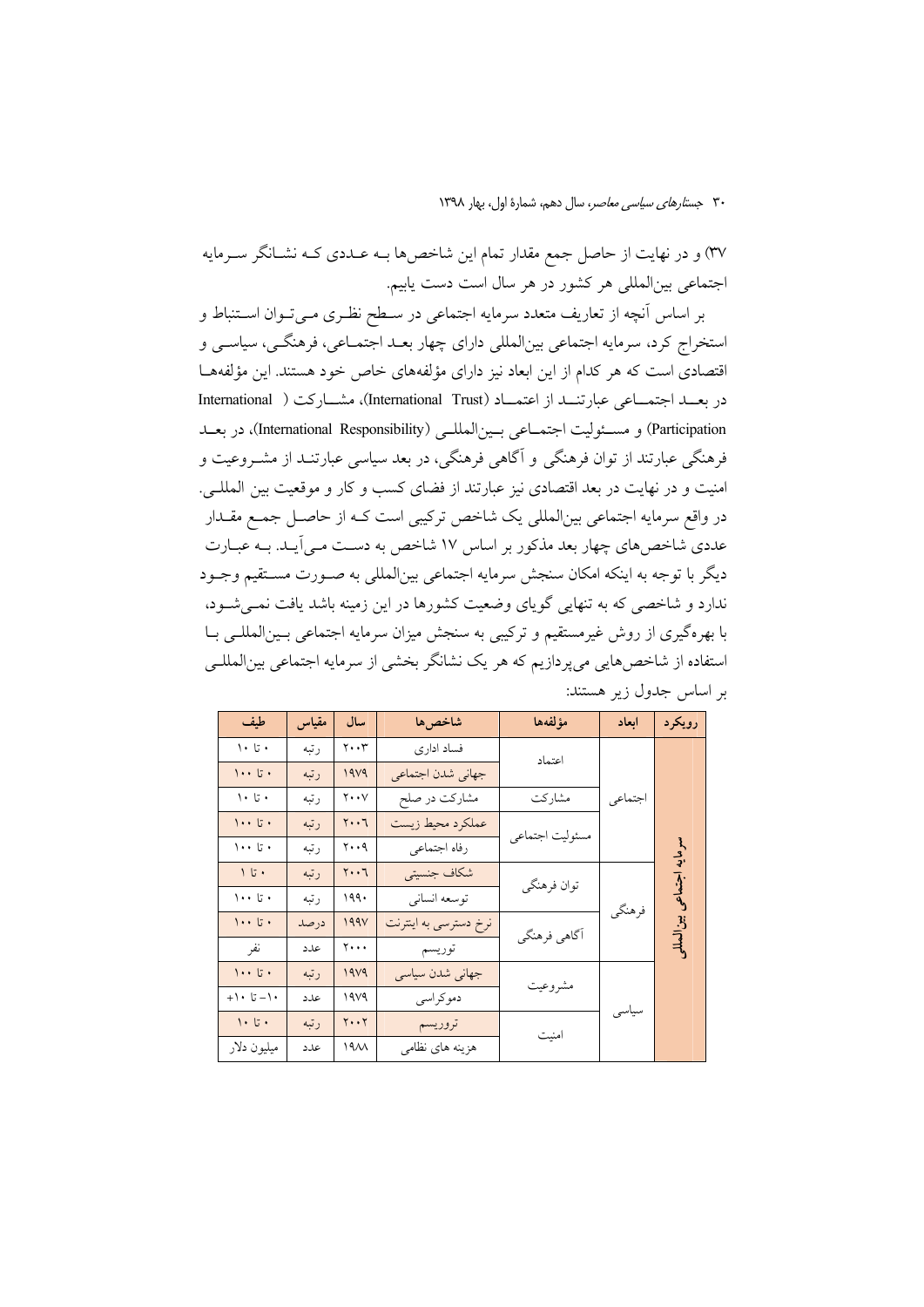تأثیر سرمایهٔ اجتماعی بین المللی بر روابط ایران و عربستان پس از … ۳۱

| $\cdot$ تا ۱۰ | رتبه | 1997 | أزادي اقتصادي     | فضای کسب و کار   | اقتصادي |  |
|---------------|------|------|-------------------|------------------|---------|--|
| ۱ تا ۱۵۰      | رتبه | ۱۹۷۹ | پیچیدگی اقتصادی   |                  |         |  |
| ۱۰۰ تا ۱۰۰    | رتبه | 1979 | جهاني شدن اقتصادي | موقعيت بينالمللي |         |  |
| ۱ تا ۷        | رتبه | ۲۰۰∧ | رقابت پذيري       |                  |         |  |

بر این اساس برای تعیین میزان اعتمـاد جامعــه بــین|لمللــی بــه کشــورها از دو شــاخص بين المللي فسـاد اداري (← Transparency International, 2015) و جهـاني شـدن اجتمـاعي (Social Globalization) كه هر كدام مؤلفههايي از ميـزان) (The Global Economy, 2016a ←) اطمینان و اعتماد جامعه بینالمللی به کشورها را نشان میدهند، استفاده می کنیم. جهت نشـان دادن میزان مشارکت کشورها در جامعه بینالمللی از شاخص صـلح جهـانی ( Global Peace Index) (← Global Peace Index, 2016) و به منظور سنجش مسئوليت بـينالمللـي كشـورها نیز از دو شاخص عملکرد محیط زیست (Environmental Performance) (← EPI, 2016) و رفاه اجتماعي (← Legatum Institute, 2015) كه ميزان مسـئوليت در قبـال محـيط زيســت و دیگر شهروندان را نشان میدهند، بهره می گیریم.

برای بررسی مؤلفه توان فرهنگی از شاخص های شکاف جنسـیتی (Globl Gender Gap) و توسعه انسانی استفاده میکنیم. شاخص نخست چارچوبی بـرای تشـخیص نـابرابریهـای جنسیتی فراهم می آورد که نماد توانمندی فرهنگی شهروندان کشورها بـه تفکیـک جنسـیت است (ر.ک: GGGR, 2015). شاخص دوم نيز يک زندگي سالم و طولاني، آگاه بودن و يک زندگی استاندارد و مناسب را بر اساس توانمندیهای انسانی و اجتمـاعی پوشـش مـیدهـد (← UNDP, 2015). نرخ دسترسی به اینترنت و میزان توریسم نیز شاخص۵های مؤلفه آگـاهی فرهنگی را تشکیل میدهند که بر اساس شاخصهای مربوطه مورد سنجش قـرار مـی گیرنــد (World Bank, 2015;2016).

جهـاني شــدن سياســي (Political Globalization) و دموكراســي شــاخص۵هـاي مؤلفــه مشروعیت در بعد سیاسی را شامل می شـوند. شـاخص نخسـت بـر مشــارکت و همکــاری كشورها در سطح جامعه بين|لمللـي متمركـز اسـت (← The Global Economy, 2016b). بــه منظور سنجش شـاخص دموكراسـي نيـز از دادههـاي مؤسسـه صـلح سيسـتماتيك اسـتفاده می شود (← Systemicpeace, 2014). شاخص های مؤلفه امنیـت در بعـد سیاســی نیــز شــامل تروريسم (Terrorism Index) و هزينههاي نظامي است. شاخص نخست ميزان أسيبيــذيري كشورها از تروريسم را مورد سنجش قرار مىدهـد (← Terrorism Index, 2015) و شـاخص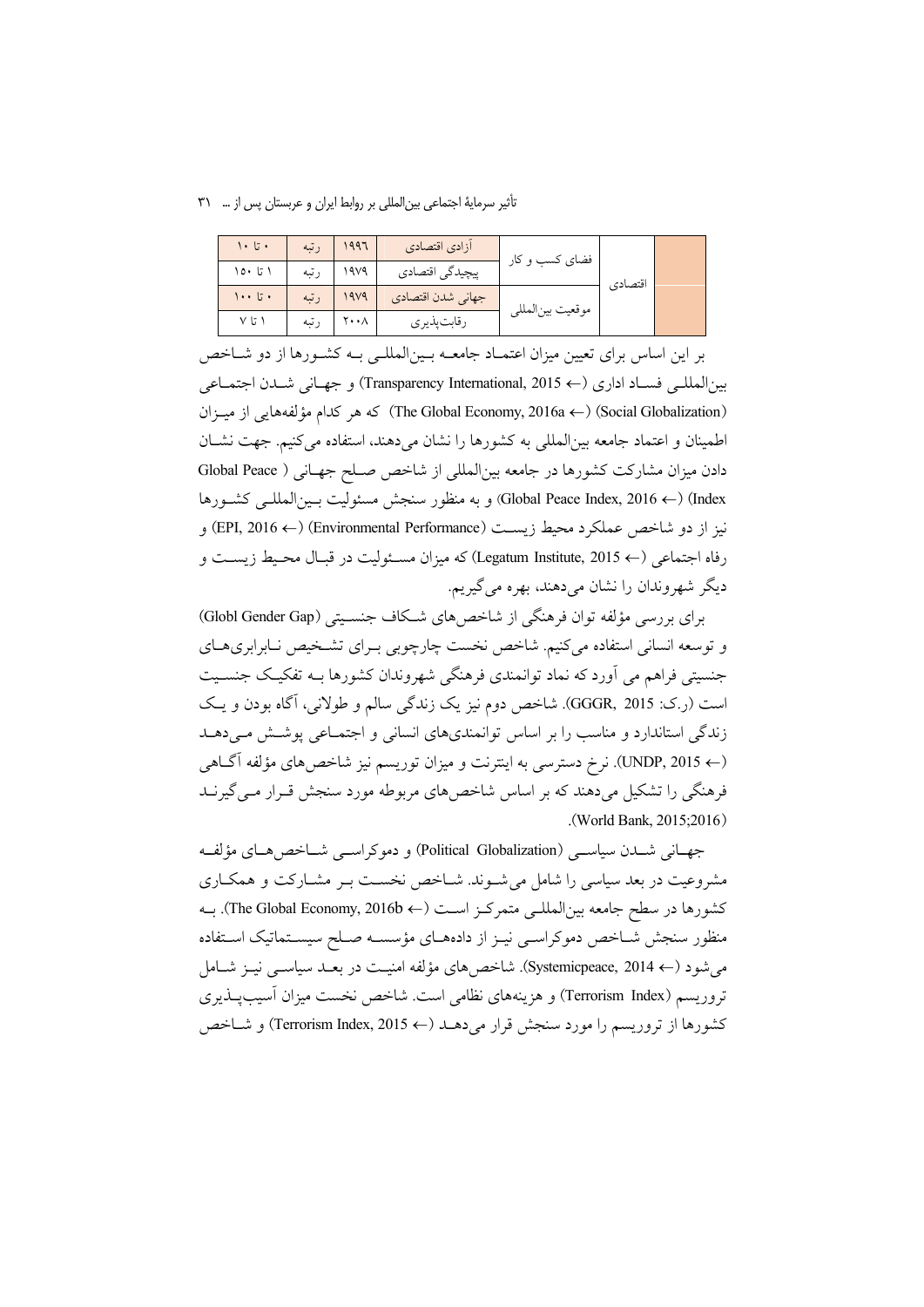هزينههاي نظامي (← SIPRI, 2015) نيز به عنوان يک شاخص با اثر گذاري منفي بـر ســرمايه اجتماعي بين(لمللي كشورها مورد توجه قرار مي گيرد.

بعد اقتصادي شامل دو مؤلفه فضاي كسب و كار و موقعيت بين المللـي اسـت، در مؤلفـه نخست شباخص هبای آزادی (Economic Freedom) و پیچیپدگی اقتصبادی ( Economic Complexity) مــورد توجــه قــرار مــي گيرنــد. شــاخص آزادي اقتصــادي بــا اســتفاده از ده زیر شاخص، میزان آزاد بودن اقتصاد کشورها را بررسی مے کنـد (← Feritage Foundation 2016). ييچيدگي اقتصادي نيز به بيانگر ساختار اداري و علمي كشورهاست كـه تـوان آنهـا برای تولید اقتصادی را بازتاب می دهد (← Atlas Media, 2014a).

مؤلفه دوم نيز شامل شاخص هاي جهـاني شــدن اقتصــادي (Economic Globalization) و رقابت پذیری (Global Compititiveness) است. جهانی شدن اقتصـادی دو بعـد دارد: جريـان اقتصادی واقعی و محدودیتهای تجارت و سرمایه که هـر کـدام زیرشـاخص۵حـای خـاص خود را دارند (The Global Economy, 2016b). در رابطه با شاخص دوم نيـز مجمـع جهـاني اقتصاد کلیه عواملی را که در ساختار اقتصادی یک کشور دخیل هستند و سطح بهـرهوری اَن را نشان میدهند را با استفاده از ۱۰۰ سنجه مختلف در قالب دوازده شاخص مورد ارزیبابی قرار می دهد (ر.ک: Weforum, 2016).

# ۴.۲ سنجش وضعيت سرمايه اجتماعي بين المللي

يس از مشخص شدن ابعاد، مؤلفهها و شاخص هاي سرمايه اجتماعي بـينالمللـي لازم اسـت روش و نحوه سنجش میزان سرمایه اجتماعی بین|لمللی نیز مشخص شوند تا بر ایــن اســاس بتوانیم وضعیت و جایگاه ایران و عربستان را در طول سالهای مورد بررسی مشخص کنـیم. برای سنجش سرمایه اجتماعی بین|لمللی از یک فرمول خطی ریاضی به ترتیب زیــر اســتفاده مىكنيم:

ISC= [SD(Social Dimension)+CD(Cultural Dimension)+PD(Political

#### Dimension)+ED(Economic Dimension)]

بر اساس این فرمول، میزان سرمایه اجتماعی بین(لمللی (ISC) عبـارت اسـت از حاصـل جمع میزان سرمایه اجتماعی بین|لمللـی در ابعـاد اجتمـاعی (SD)، فرهنگـی (CD)، سیاسـی (PD)و اقتصادی (ED) که مقدار هر بعد نیز با جمع مقدار عددی شاخص های آن بـه دسـت مي آيد. در واقع نمره يا امتيازي كه به عنوان وضعيت سرمايه اجتمــاعي بــينالمللــي ايــران و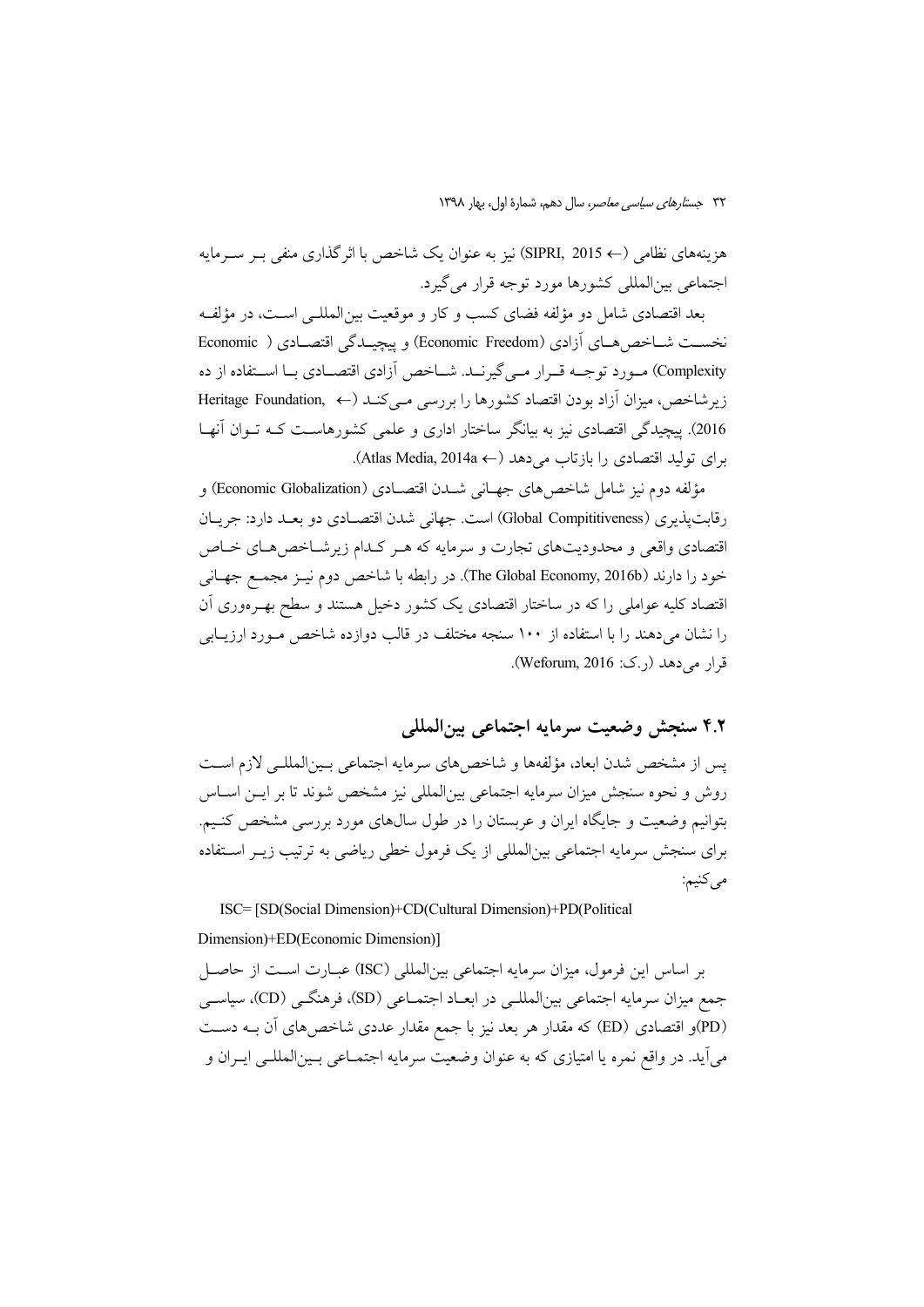عربستان در هر سال تعیین میشود حاصـل جمـع نمـره ۱۷ شـاخص در قالـب چهـار بعـد مذکور است. البته همچنان که از نگاه اجمالی به جدول شاخص هـا هـم مـی تـوان دریافـت، همه شاخصهای مورد نظر برای محاسبه سرمایه اجتماعی بمینالمللمی بـه صـورت یکسـان ارایه نشدهاند. تفاوت در مقیاس و طیف سـنجش از یکسـو و تفـاوت در تعـداد کشـورهای مورد سنجش (حتی در هر شاخص در سالهای مختلف) مستلزم این است که قبل از اقــدام به محاسبه سرمايه اجتماعي بين|لمللي نسبت به يكسانسازي آنها اقدام شود.

با توجه به اینکه بیشتر شاخصهای مورد نظر بر اساس صفر تــا صــد تعیــین مــی شــوند. بهترین روش برای یکسانسازی این است که سایر امتیازات ماننـد صـفر تـا ده یـا صـفر تـا هفت نیز به صفر تا صد تبدیل شوند. در واقع برای شاخصهایی کـه اصـالتاً صـفر تـا صـد محاسبه می شوند فقط یکسانسازی تعداد کشورها در سالهای مختلف اتفـاق مـی|فتـد، امـا برای سایر شاخصها ابتدا طیف موجود به طیف صـفر تـا صـد تبـدیل مـی شـود و سـیس یکسانسازی تعداد کشورها انجام میشود. مثلاً برای شاخص تروریسم که امتیاز کشــورها از صفر تا ده محاسبه می شود، ده را صد، نه را نود و به همین ترتیب تمامی اعداد و ارقام را از صد محاسبه میکنیم. سپس زمانی که تمامی شاخصها را به رتبـه تبـدیل کـردیم، رتبـه هـر کشور را تقسیم بر کل تعداد کشورها در آن رتبه بندی مـی کنـیم و عـدد بـه دسـت آمـده را ضربدر صد می کنیم. بدین منوال در هر سال و در همه شـاخص هـا ایــن فرمـول را بــه کـار می بریم تا در نهایت همه رتبهها از صد محاسبه شوند و بدین ترتیب یکســانســازی از نظـر مقیاس، طیف و تعداد کشورهای رتبهبندی صورت پذیرد.

برای مثال اگر امتیاز ایران در شاخص تروریسم در سال ۲۰۰۲ ، ۲.۵ باشد آن را معادل ۲۵ درصد در نظر گرفته و ضربدر ۱۰۰ میکنیم، سپس عدد بــه دســت آمــده یعنــی ۲۵ را از صد کم می کنیم تا رتبه کشور یعنی ۷۵ به دست آید. در مرحله بعد ۷۵ را تقسیم بـر تعـداد کل کشورها مثلا ۱۳۳ کشور در آن سال رتبهبندی می کنیم و عدد به دسـت آمـده را پــس از گرد کردن ضربدر ۱۰۰ می کنیم که میانگین آن می شود ٥٥. در مقابل اگر امتیاز عربسـتان ٤.٥ باشد، ٤٥ درصد را ضربدر ١٠٠ كرده و عدد به دست آمده را از صد كم مى كنيم كه مى شــود ٥٥. سپس ٥٥ را تقسیم بر تعداد کل کشورها در رتبه بندی یعنی ١٣٦ کرده و عدد بـه دسـت آمده را ضربدر صد می کنیم که عدد به دست آمـده مـی شـود ٤٠. مهــم تـرین نکتــه در ایــن قسمت آن است که ایران با رتبه ۷۵ با وجود یکسان بودن تمامی متغیرها میـانگین امتیـاز ٥٥ و عربستان با رتبه ٥٥، امتياز ٤٠ را به خود اختصاص داده است. در واقع در چنـين وضـعيتي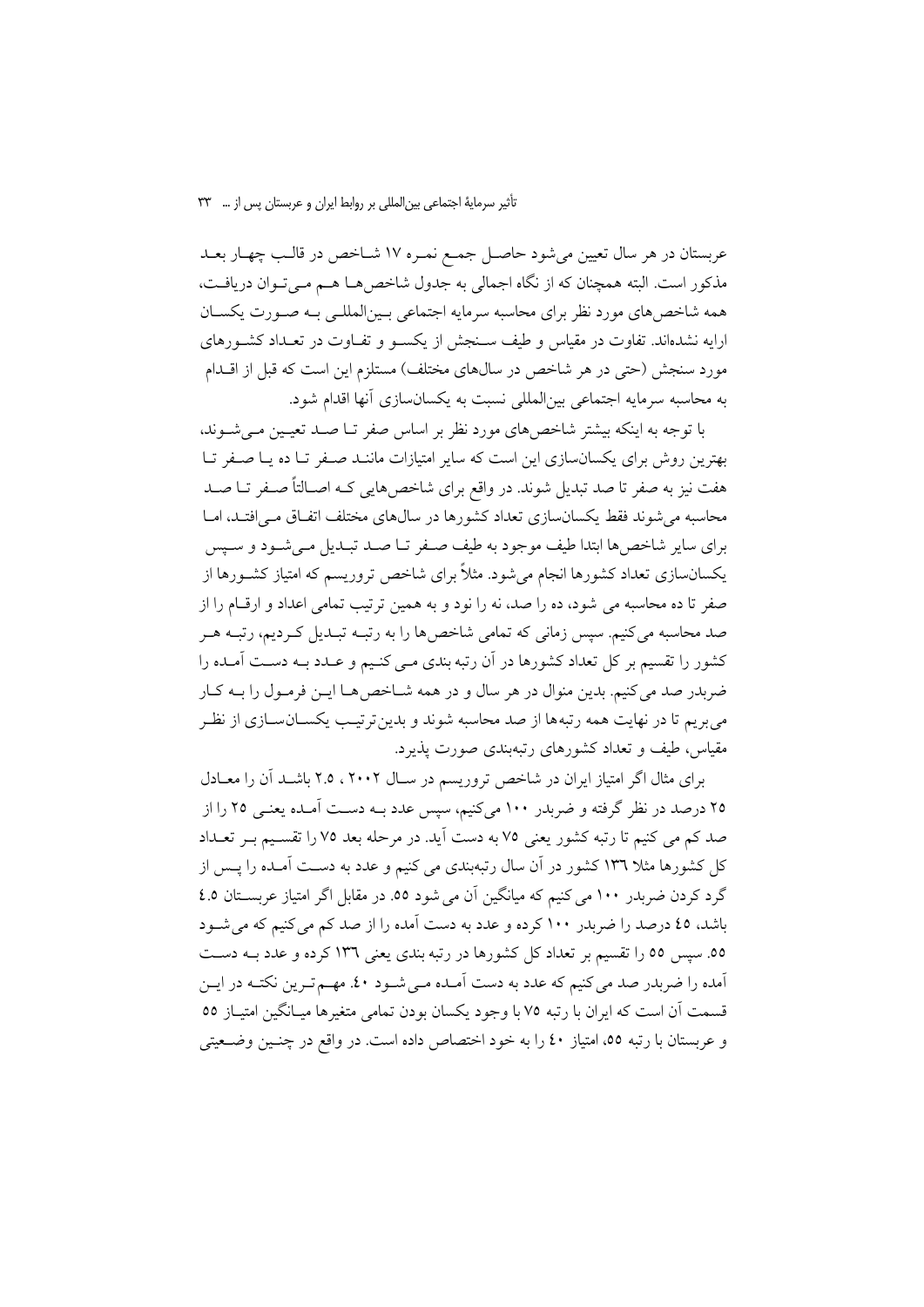امتیاز کشورها هر چقدر به صفر نزدیک تـر باشــد نشــانگر میــزان بــالای ســرمایه اجتمــاعی بین المللی و هر چقدر به صد نزدیکتر باشد نشانگر پـایین بـودن میـزان سـرمایه اجتمـاعی بینالمللی است. در چنین حالتی صفر معادل بهترین و صد معادل بدترین می شود.

در این حالت در ترسیم نمودار مقایسهای کشورها برخلاف عرف معمول در شیوههای رسم نمودار، سرمایه اجتماعی بین|لمللی کشوری که بالاتر است در پایین نمـودار و سـرمایه اجتماعی بین|لمللی کشوری که پایینتر است در بالای نمـودار جـای مـی گیـرد. بـه عبـارت دیگر این مشکل به وجود می آید که سرمایه اجتماعی بین|لمللی کشوری که پایین تـر اسـت، بالاتر دیده می شود و برعکس برای حل این مشکل نیز همه ارقام را از صد کم مـی کنـیم تـا عدد به دست آمده برعکس شده و صفر معادل کمتـرین و صـد معـادل بیشـترین شــود. بــه عنوان مثال، اگر میزان سرمایه اجتماعی بین|لمللی ایران ٥٥ باشد، آن را از صد کم کنیم عــدد ٤٥ به دست مي آيد. در مقابل اگر ميزان سرمايه اجتماعي بينالمللي عربسـتان ٤٠ باشــد آن را از صد کم کنیم عدد ٦٠ به دست مي آيد. بر اين اساس در ادامـه بـه سـنجش ميـزان سـرمايه اجتماعي بين|لمللي ايران و عربستان و همچنين مقايسه آنها مي پردازيم.

### ۳. وضعیت سرمایه اجتماعی بین|لمللی ایران و عربستان

با مشخص شدن ابعاد، مؤلفهها و شاخص هاي سرمايه اجتماعي بينالمللي و همچنـين نحـوه و روش سنجش أنها امكان سنجش وضعيت سرمايه اجتماعي بـينالمللـي بـراي كشـورهاي مورد نظر فراهم شد و اکنون بر ایــن اســاس بایــد بــا مراجعــه بــه پایگــاههــای اطلاعــاتی و شاخص های بین|لمللی به جمع|وری و تحلیل دادههای مربوط به هر شاخص در سـال۱عـای مورد بررسی (۱۳۵۷ تا ۱۳۹۵ شمسی/ ۱۹۷۸ تا ۲۰۱٦ میلادی) بپردازیم. بـر اسـاس بررســی آماری وضعیت سرمایه اجتماعی بین|لمللی ایران و عربستان در این سال&ا ابتـدا بــه تفکیـک به بررسی وضعیت هر کشور و سپس به مقایسه آنها با یکدیگر می پردازیم.

### ۱.۳ سرمایه اجتماعی بین المللی ایران

در میان ابعاد چهارگانه سرمایه اجتماعی بین|لمللی، جمهوری اسلامی ایران در کل سال هــای مورد بررسی بهترین عملکرد را با میانگین رتبه ٦٦ در بعد سیاسی داشــته اســت و در مقابــل بدترین عملکرد را نیز با میانگین رتبه ۱۲ در بعد اقتصادی برای خود به ثبت رسـانده اسـت.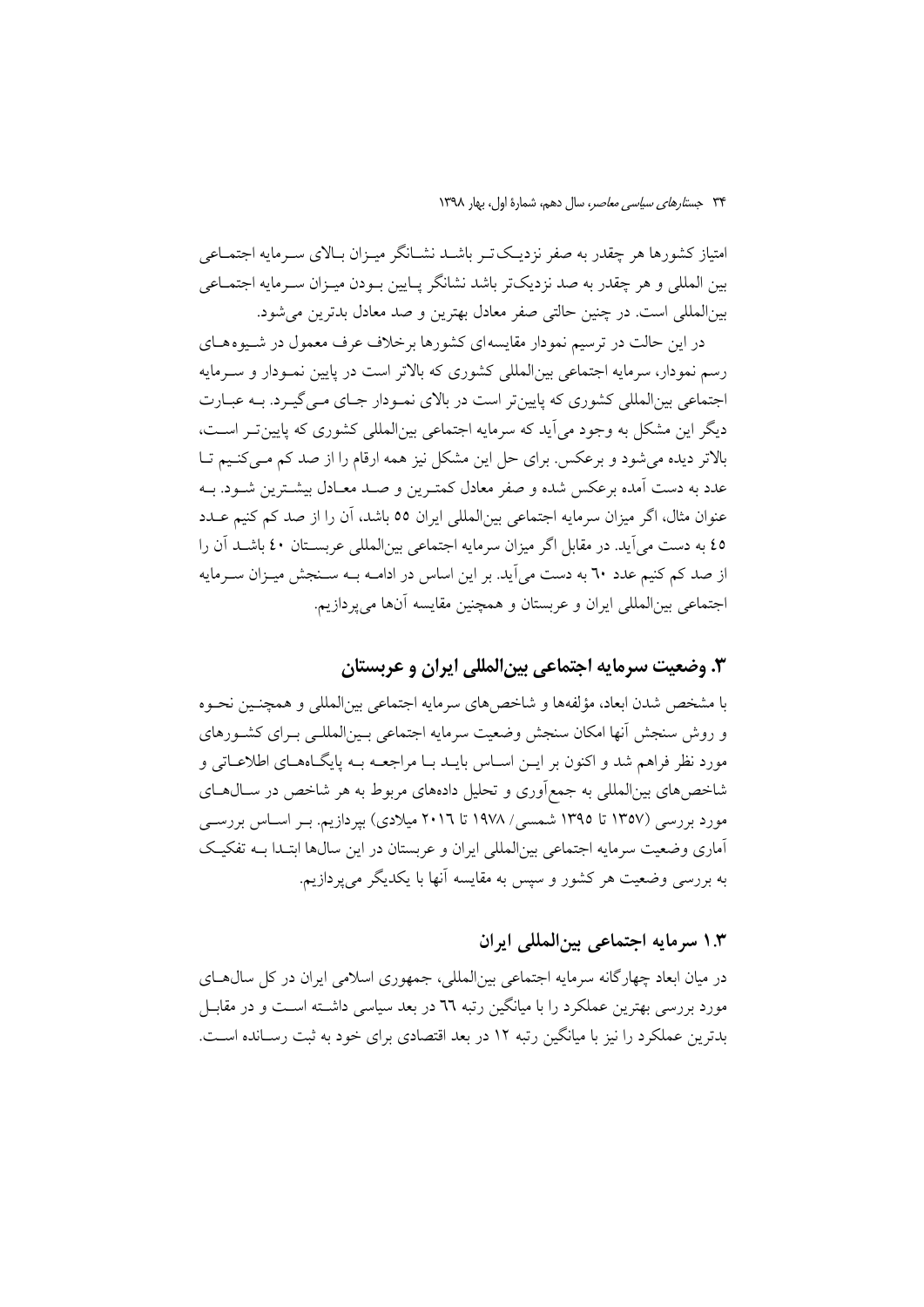تأثير سرماية اجتماعي بين المللي بر روابط ايران و عربستان پس از … ٣٥

در بعد اجتماعی و فرهنگی نیز به ترتیب میانگین رتبههای ۲۸ و ٤٤ را بــه خــود اختصــاص داده است. این در حالی است که میانگین کل سرمایه اجتماعی بـین|لمللـی آن نیـز ۳۷ بـوده است. میانگین ابعاد و همچنین کل سرمایه اجتماعی بینالمللـی ایــران در ســال۱هـای پــس از پیروزی انقلاب اسلامی در نمودار زیر نشان داده شده است:



این در حالی است که میزان کل سرمایه اجتمـاعی بـینالمللـی ایـران نیـز هماننـد ابعـاد نامتوازن آن فراز و نشیبهای بسیاری را در سالهای پس از انقبلاب اسبلامی داشته است. ایران بالاترین و پایینترین میزان سرمایه اجتماعی بینالمللی را بـه ترتیـب بـا میـانگین ۳۸ و ۲۱ در سال های ۲۰۰۵ و ۲۰۱۵ به خود اختصاص داده است. میانگین کل سـرمایه اجتمـاعی بین|لمللی ایران در سالهای مورد مطالعه در نمودار زیر قابل مشاهده است:

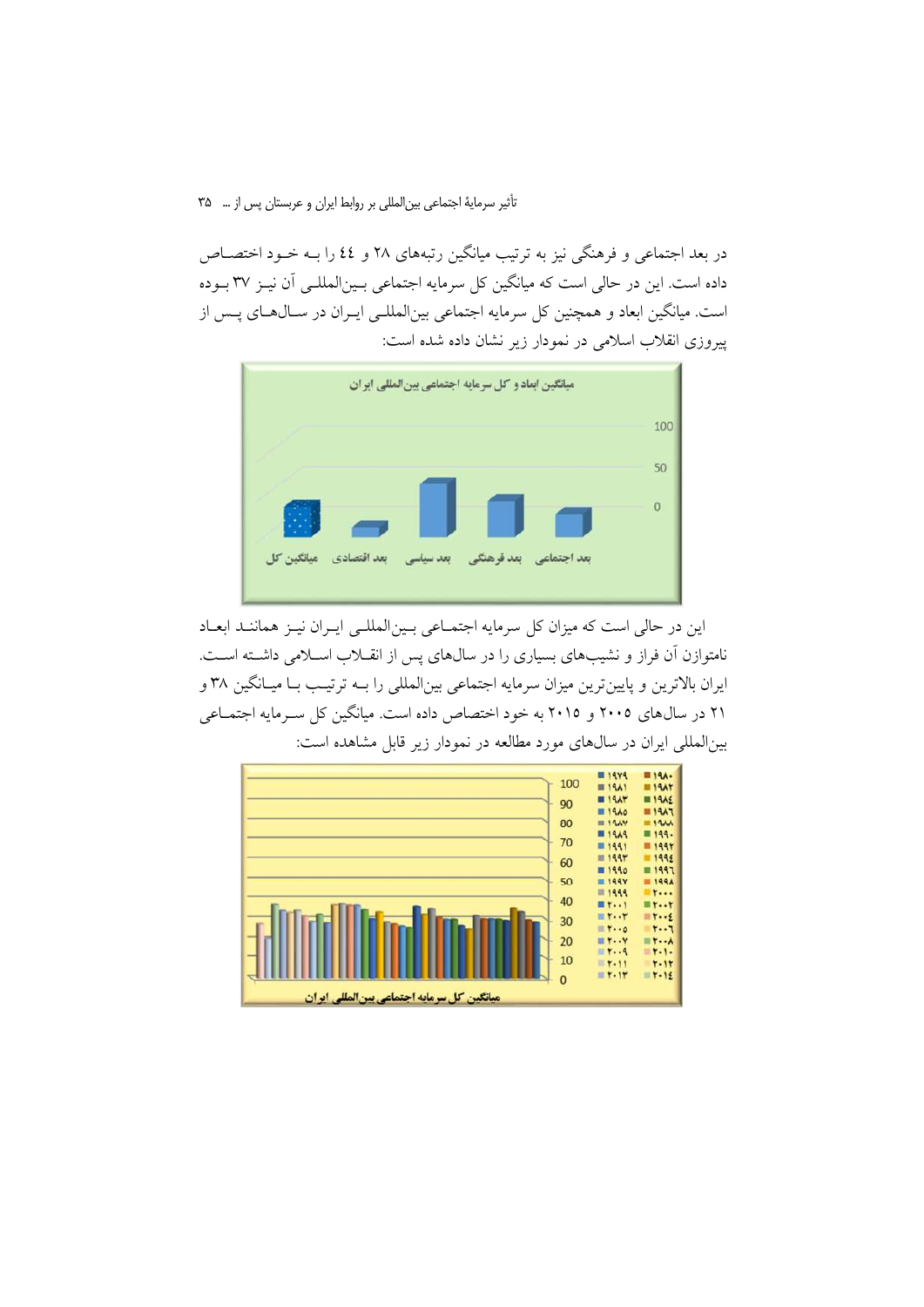### ٢.٣ سرمايه اجتماعي بينالمللي عربستان

ابعاد چهارگانه سرمایه اجتماعی بینالمللی عربستان برخلاف ایران، متوازنتر بوده اسـت؛ بـه طوری که اختلاف میانگین رتبه بهتـرین و بـدترین ابعـاد ۱۲ مـیباشـد. بـه عبـارت دیگـر، عربستان در بعد سیاسی با میـانگین رتبــه ٦٨ بهتـرین عملکــرد را داشــته اســت و در مقابــل بدترین عملکرد را نیز با میانگین رتبه ٥٦ در بعد فرهنگی برای خود به ثبت رسـانده اسـت. در بعد اجتماعی و اقتصادی نیز به ترتیب میانگین رتبه ٦٣ و ٦٢ را به دست آورده است. از طرف دیگر، مبانگین کل سرمایه اجتماعی بین|لمللی آن نیز ٦٢ بوده است. مبـانگین ایعــاد و كل سرمايه اجتماعي بين|لمللي عربستان در نمودار زير قابل مشاهده است:



در واقع ميزان كل سرمايه اجتماعي بين المللي عربستان وضـعيت و جايگــاه نســبتاً قابــل قبولي را در سطح جهاني براي آن به دنبال داشته است. البته ميانگين كـل سـرمايه اجتمــاعي بینالمللی عربستان نیز نوسانات زیادی را در سال های مختلف تجربه کرده است. این کشـور بهترین عملکرد را در سال ۱۹۸۲ با میانگین رتبه ٦٧ داشته است، در حـالی کـه در سـال ۲۰۱۵ نیز با میانگین رتبه ٤٣ بدترین عملکرد را به ثبت رسانده است. نمـودار صـفحه بعـد نشاگر میانگین کل سرمایه اجتماعی بین|لمللی عربستان در سال&ای پس از پیـروزی انقــلاب اسلامی ایران است: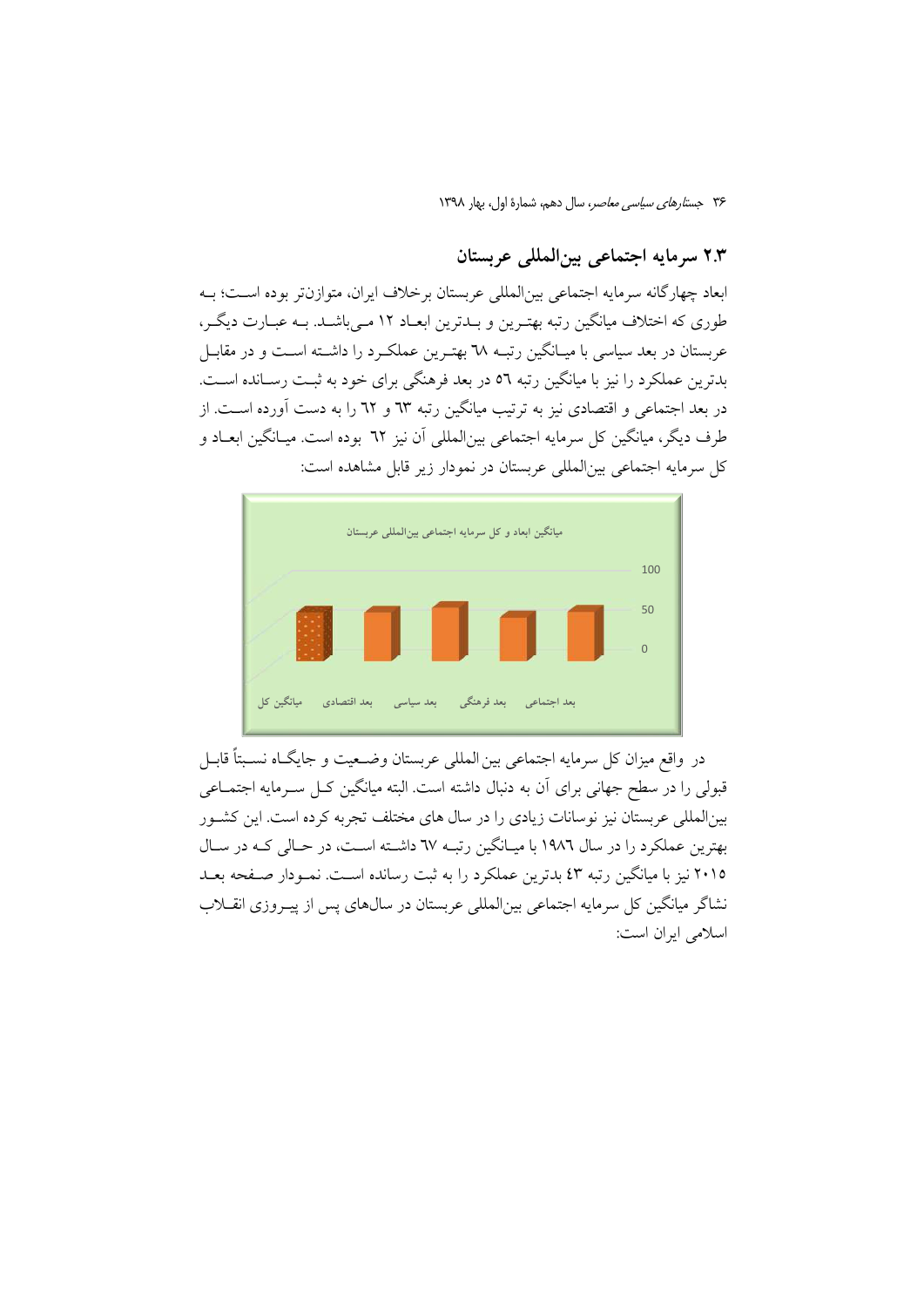#### تأثیر سرمایهٔ اجتماعی بین المللی بر روابط ایران و عربستان پس از … ۳۷



۳.۳ مقایسه سرمایه اجتماعی بینالمللی ایران و عربستان

میانگین رتبه ابعاد و کل سرمایه اجتماعی بین|لمللی ایران و عربستان پس از پیروزی انقــلاب اسلامی در سالهای مورد نظر برای دو کشور به صورت جداگانه بررســی و مشـخص شــد. حال مقايسه وضـعيت ايــن دو كشــور در ابعــاد اجتمــاعي، فرهنگــي، سياســي، اقتصــادي و همچنین میزان کل سرمایه اجتماعی بین المللی دو کشور به منظور آشنایی با نوسـانات متغیـر مستقل تحقیق و همچنین وجود تفاوتها و شباهتهای آنهـا در موضـوعات مطـرح شـده اهميت پيدا مي كند. به همين جهت در اين بخش از تحقيق به مقايســه ميــانگين ابعــاد و كــل سرمايه اجتماعي بين|لمللي ايران و عربستان در سالهاي پس از انقلاب اسلامي مي پردازيم.

### ۱.۳.۳ بعد اجتماعی

در بعد اجتماعی سرمایه اجتمــاعی بــین|لمللــی ایــران از ســال ۱۹۸۲ تــا ۲۰۰۲ تقریبــاً رونــد یکسانی را طی کرده است که همواره بین میانگین ۲۳ و ۲۷ در نوسان بوده است، اما از سـال ۲۰۰۲ تا ۲۰۰۷ روند افزایشی را طی کرده است که حتی به میبانگین ٤٦ در سیال ۲۰۰٦ نییز رسیده است، ولی دوباره در سراشیبی افول قرار گرفته و سال ۲۰۰۹ بـه رتبـه ۱۸ تنـزل پیـدا كرده است. در مقابل، سرمايه اجتماعي بين المللبي عربستان از سـال ١٩٨٥ تــا ٢٠٠٢ رونـد افزایشی را طی کرده است، اما از این سال به بعـد همـواره در سراشـیبی افـول قـرار داشـته است؛ اگرچه در مقاطعی نیز افزایش پیدا کرده است. بــه طــور کلــی در ایــن بعــد ایــران بــا میانگین رتبه ٤٦ در سال ٢٠٠٦ بالاترین و با میـانگین ١٨ در سـال ٢٠٠٩ پـایین تـرین میـزان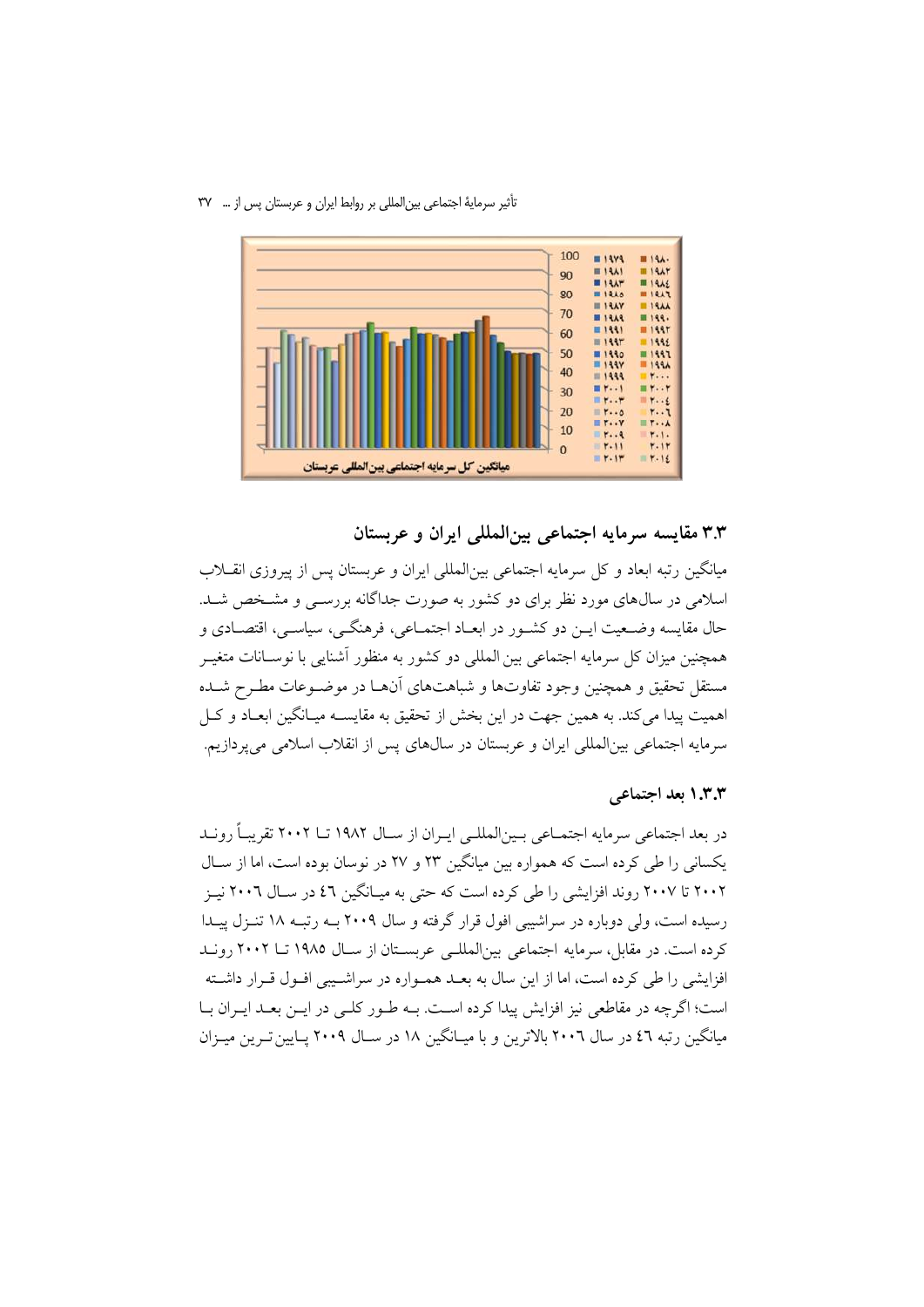سرمايه اجتماعي بين المللي را داشته است. در مقابل، عربستان در سال هاي ١٩٩٦ و ١٩٩٧ بــا میانگین رتبه ۸۰ و در سال ۲۰۱٦ با میانگین رتبه ۳٤ به ترتیب بـالاترین و پـایین تـرین میـزان سرمایه اجتماعی بین|لمللی را برای خود به ثبت رسانده است. میانگین بعد اجتماعی سـرمایه اجتماعي بين المللي ايران و عربستان در نمودار زير مقايسه شده است:



# ۲.۳.۳ بعد فرهنگی

سنجش بعد فرهنگي سرمايه اجتماعي بين|لمللي ايران و عربسـتان بـرخلاف ديگـر ابعــاد بــا عدم وجود داده تا سال ۱۹۸۹ روبرو است، بنابراین محاسـبات بـرای هــر دو کشــور از ایــن سال به بعد شروع می شود. به طور کلی، ایــران و عربســتان در ایــن بعــد تقریبــاً عملکــردی يكسان داشته اند و كاهش و افزايش آن تقريباً همزمـان بــا يكــديگر بــوده اســت. جمهــوري اسلامی ایران در سال ۱۹۹۳ میانگین رتبه ٦٢ را در بعد فرهنگی کسب کـرده اسـت، امــا در سال ۲۰۱۵ رتبه آن به ۲۳ تنزل پیدا کرد، در مقابل، عربستان که در سال ۱۹۹۵ میـانگین رتبــه ٦٩ را در اين بعد كسب كرده بود، در سال ٢٠١٥ ميـانگين رتبـه ٣٩ را بـه ثبـت رسـاند كـه کمترین میزان در سال@ای مورد بررسی بوده است. میانگین بعد فرهنگــی ســرمایه اجتمــاعی بین المللی ایران و عربستان پس از پیروزی انقلاب اسلامی را در نمودار صفحه بعد ً می تـوان مشاهده کرد: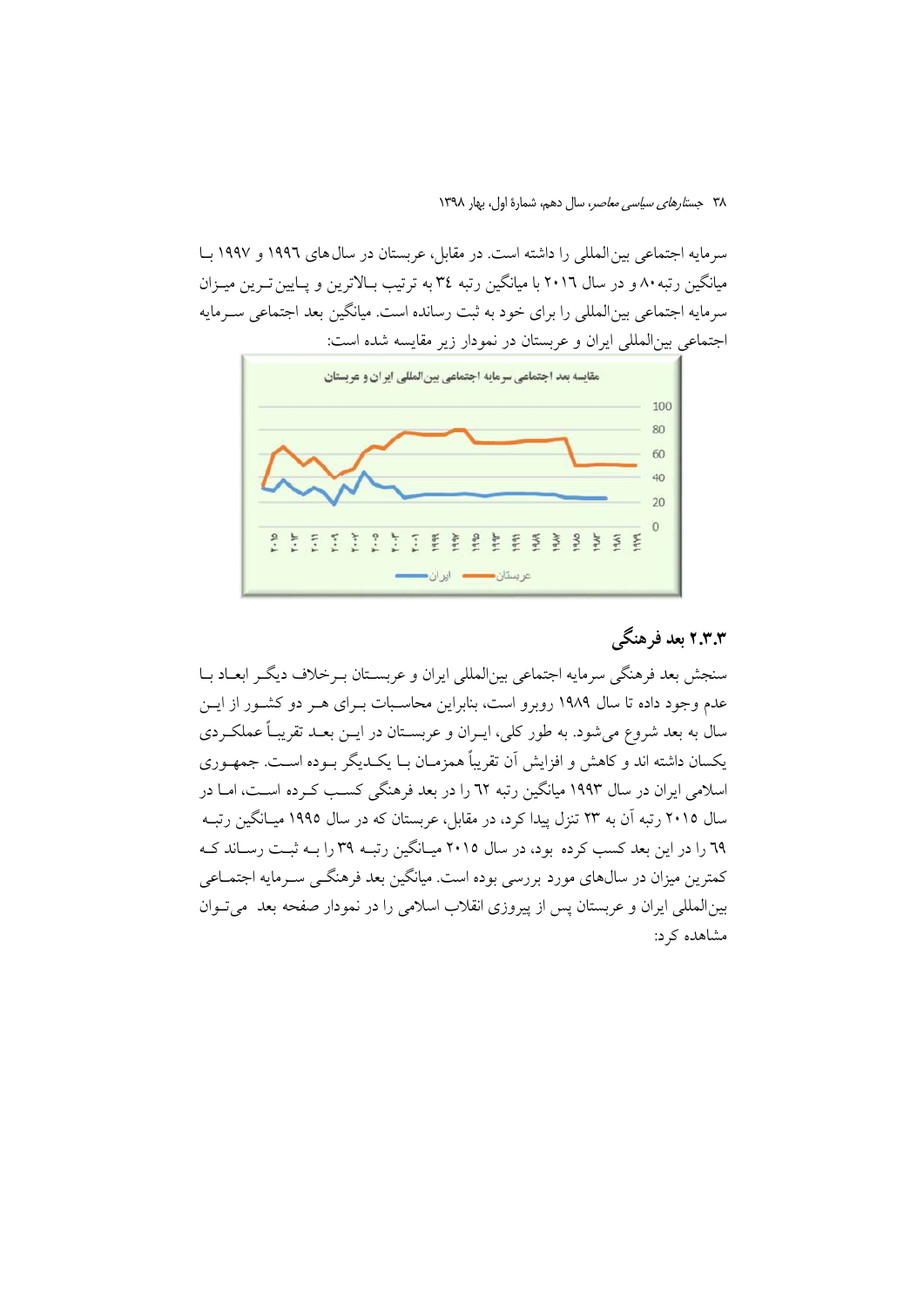تأثير سرماية اجتماعي بين المللي بر روابط ايران و عربستان پس از … ٣٩



### ۳.۳.۳ بعد سیاسی

عملکرد ایران و عربستان در بعد سیاسی سرمایه اجتمـاعی بـین|لمللـی تقریبـا یکسـان بـوده است، به طوری که ایران و عربستان در سال ۱۹۷۹ به ترتیب بیا میبانگین ۶۲ و ۵۱ بهتیرین وضعیت و در سال ۲۰۱۵ نیز بـه ترتیـب بـا میـانگین ۱۵ و ۳ بـدترین وضـعیت را تجربـه کردهاند. عربسـتان در سـال ۱۹۸۲ بــا ميــانگين رتبــه ٥٤ در مقابــل ميــانگين رتبــه ٧٢ ايــران جایگاهی پایین تر داشته است و این وضعیت تا سال ۱۹۸۷ که عربستان با رتبه ۳۱ جایگــاهی بهتر از ایران با رتبه ٥٧ كسب مىكنـد ادامــه داشــته اسـت و پــس از آن نيــز ايــران همــواره جایگاهی بالاتر از عربستان کسب کرده است. همان طور که در نمودار زیر مشاهده می شـود، عملکرد ایران در این بعد به جز یک سـال همـواره نسـبت بـه عربسـتان بهتـر بـوده اسـت. میانگین بعد سیاسی سرمایه اجتماعی بین المللی ایـران و عربسـتان پــس از پیـروزی انقــلاب اسلامی در نمودار زیر به صورت مقایسهای قابل مشاهده است: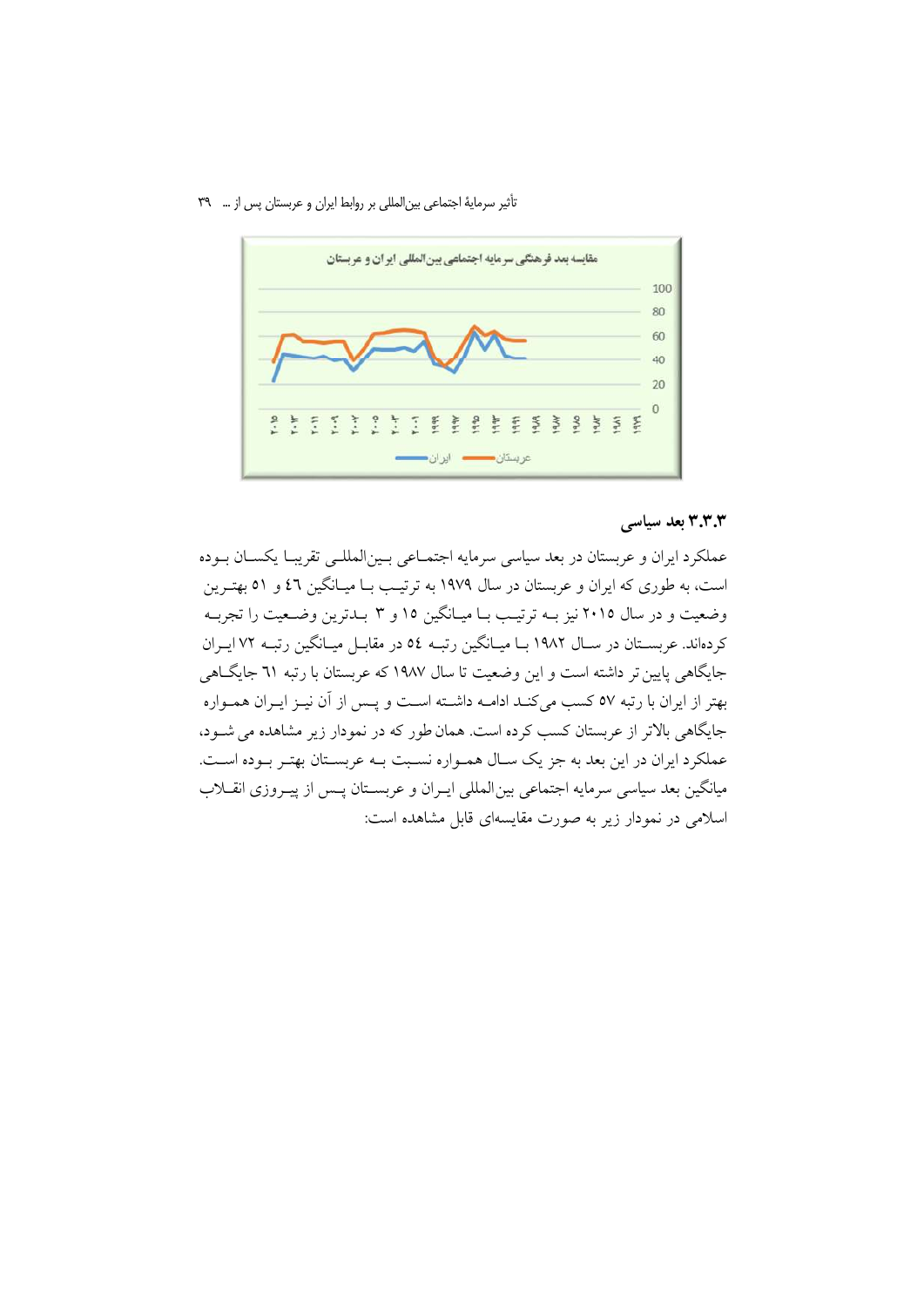۴۰ جستارهای سیاسی معاصر، سال دهم، شمارهٔ اول، بهار ۱۳۹۸



#### ۴.۳.۳ بعد اقتصادی

در بعد اقتصـادي سـرمايه اجتمـاعي بـينالمللـي، ايـران و عربسـتان بيشـترين فاصـله را در سالهای پس از پیروزی انقلاب اسلامی با یکدیگر داشته اند. ایران در سال ۲۰۱۶ با میـانگین رتبه ٢٦ بـالاترين و در سـال ٢٠٠٨ بـا ميـانگين رتبـه ٤ كمتـرين ميـزان سـرمايه اجتمـاعي بینالمللی در بعد اقتصادی را به ثبت رسـانده اسـت. در حـالی کـه عربسـتان در سـال۱عـای ١٩٨٨ و ١٩٩٤ با ميانگين رتبه ٧٤ بهترين عملكرد را داشته است و در مقابـل در ســال ١٩٨٢ نیز با میانگین رتبه ٤٠ بدترین عملکرد را تجربه کرده است. در واقع اصـلیتترین چـالش دو کشور در بعد اقتصادی سرمایه اجتماعی بین|لمللی خود را آشکار کرده است. همان طور کـه در نمودار زیر مشاهده می شود، در سالهای پس از پیروزی انقلاب اسلامی بدترین عملک رد عربستان با میانگین رتبه ٤٠ از بهترین عملکرد ایران با میانگین رتبه ٢٦ بالاتر بوده کــه بســیار معنادار است: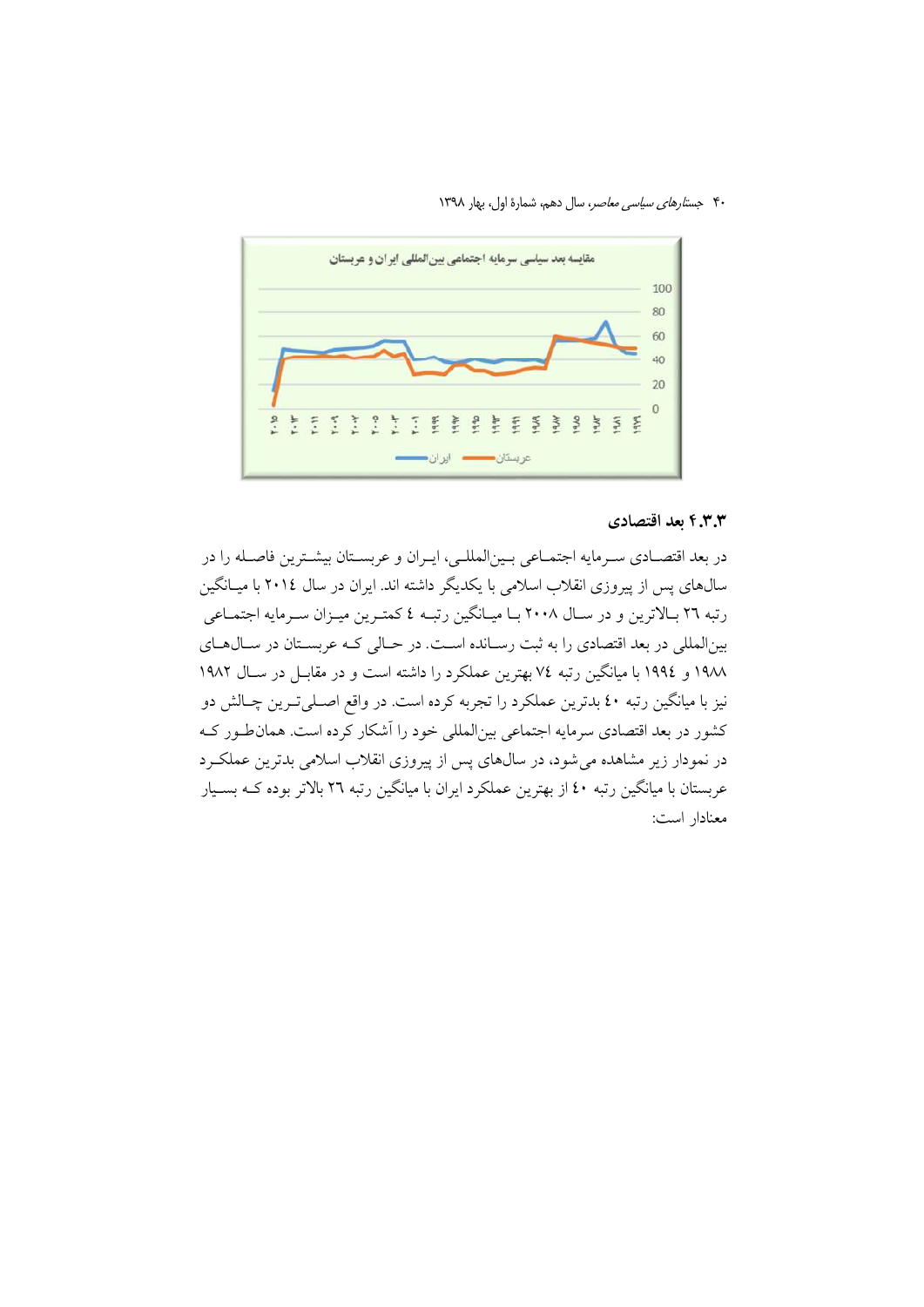تأثیر سرمایهٔ اجتماعی بین المللی بر روابط ایران و عربستان پس از … ۴۱



۵.۳.۳ میانگین کل سرمایه اجتماعی بینالمللی ایران و عربستان

سرمايه اجتماعي بين المللي ايران و عربستان در ابعاد چهارگانه اجتماعي، فرهنگي، سياســي و اقتصادی در عین تفاوت در هر بعد، نوسانات بسیاری را نیز در سـال هـای پـس از پیـروزی انقلاب اسلامی داشته است. بر اساس محاسبات صورت گرفته، ایران بالاترین میزان ســرمایه اجتماعی بین|لمللی را با میانگین رتبه ۳۸ در سال ۲۰۰۵ و کمترین میزان را بــا میــانگین رتبــه ۲۱ در سال ۲۰۱۵ به ثبت رسانده است. در مقابـل عربسـتان بـا ميـانگين رتبـه ٦٧ در سـال ۱۹۸٦ بـالاترین و بـا میـانگین رتبـه ٤٣ در سـال ٢٠١٥ کمتـرین میـزان سـرمایه اجتمـاعی بينالمللي را به خود اختصاص داده است. روند تحول سرمايه اجتماعي بـينالمللـي ايـران و عربستان پس از پیروزی انقلاب اسلامی در نمودار به تصویر کشیده شده است:

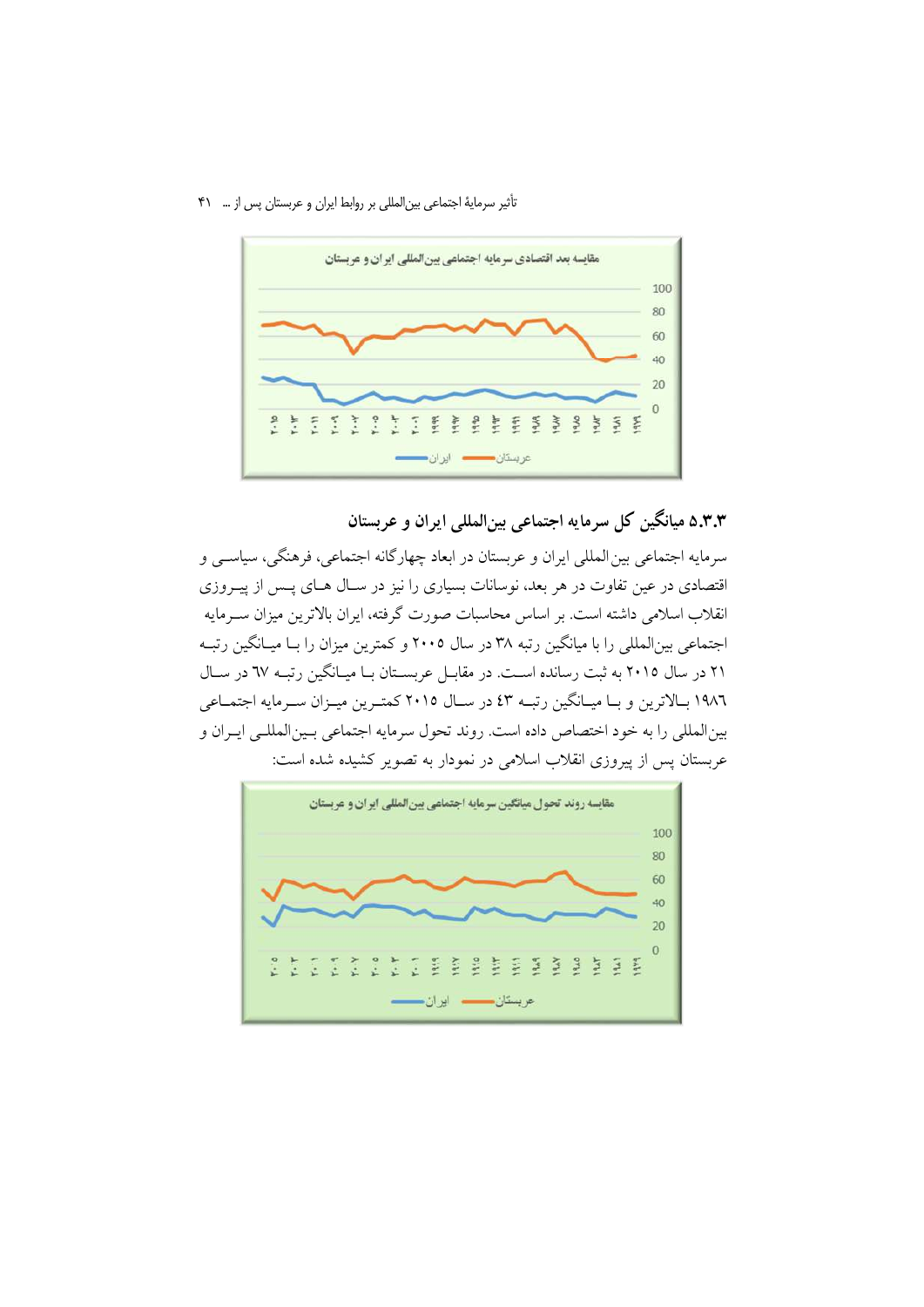# ٤. سرمايه اجتماعي بين|لمللي و تحول در روابط ايــران و عربســتان پــس از انقلاب اسلامي

برای آنکه تأثیر سرمایه اجتماعی بینالمللـی بـر روابـط ایـران و عربسـتان در دوران پـس از انقلاب اسلامی با دقت مورد بررسی قرار گیرد لازم است در عـین توجـه بـه نقــاط عطـف تاریخی که نشانگر ادوار مختلف روابط دو کشور هسـتند بـه ابعـاد روابـط آنهـا نیــز توجـه نماييم. بر اين اساس، روابط ايران و عربستان پس از انقلاب اسلامي بر اســاس نقــاط عطـف تاریخی به چهار دوره زمانی: از پیروزی انقلاب اسلامی تا شروع دولـت ســازندگی (۱۳۷۸– ١٣٥٧)، دوران سازندگی و اصلاحات (١٣٨٣-١٣٦٨)، دوران اصول گرايبي (١٣٩١-١٣٨٤) و از شروع دوران اعتدالگرایی یعنی از سال ۱۳۹۲ به بعد تقسیم بندی شده است. همچنـین برای بررسی ابعاد روابط دو کشور نیز همانند ابعاد چهارگانه سرمایه اجتماعی بـینالمللـی از ابعاد چهارگانه اجتماعی، فرهنگی، سیاسی و اقتصادی استفاده می شود.

برای اینکه پتوانیم میزان تأثیر هر یک از ایعاد و همچنین میانگین کیل سبرمایه اجتمباعی بینالمللی را بر ابعاد و کل روابط ایران و عربستان مورد بررســی قــرار دهــیم بایســتی ســطح روابط آنها را نیز مانند سرمایه اجتماعی بین|لمللی آنها کمّی و سنجش پذیر کنیم. بـرای آنکـه این هدف محقق شود روابط ایران و عربستان را به هشت سطح (از جنگ تا هــم پیمــانی بــر اساس جدول زیر) تقسیم.بندی نموده و برای هر کدام از آنها امتیازتی در نظر می گیریم و بـر این اساس تحول در وضعیت سرمایه اجتماعی بین|لمللی دو کشور و سـطح روابـط آنهـا را مورد بررسي قرار ميدهيم:

| $\vec{v}$ | روابط خ<br>छ | دوابط<br>$\ddot{3}$<br>$\overline{3}$ | رقابق        | بىطرفى     | روابط دوس<br>نيا:<br>په | کاری نزدیک             | <b>q</b><br>$\frac{1}{3}$<br>$\frac{3}{2}$ | مطح روابط |
|-----------|--------------|---------------------------------------|--------------|------------|-------------------------|------------------------|--------------------------------------------|-----------|
|           | ۱۵           | $-$ ۳.<br>۱۵                          | $-$ ۴۵<br>٣٠ | - ۶۰<br>۴۵ | $-$ V۵<br>۶.            | ۹۰ -<br>$\vee \varphi$ | ۱۰۰                                        | امتياز    |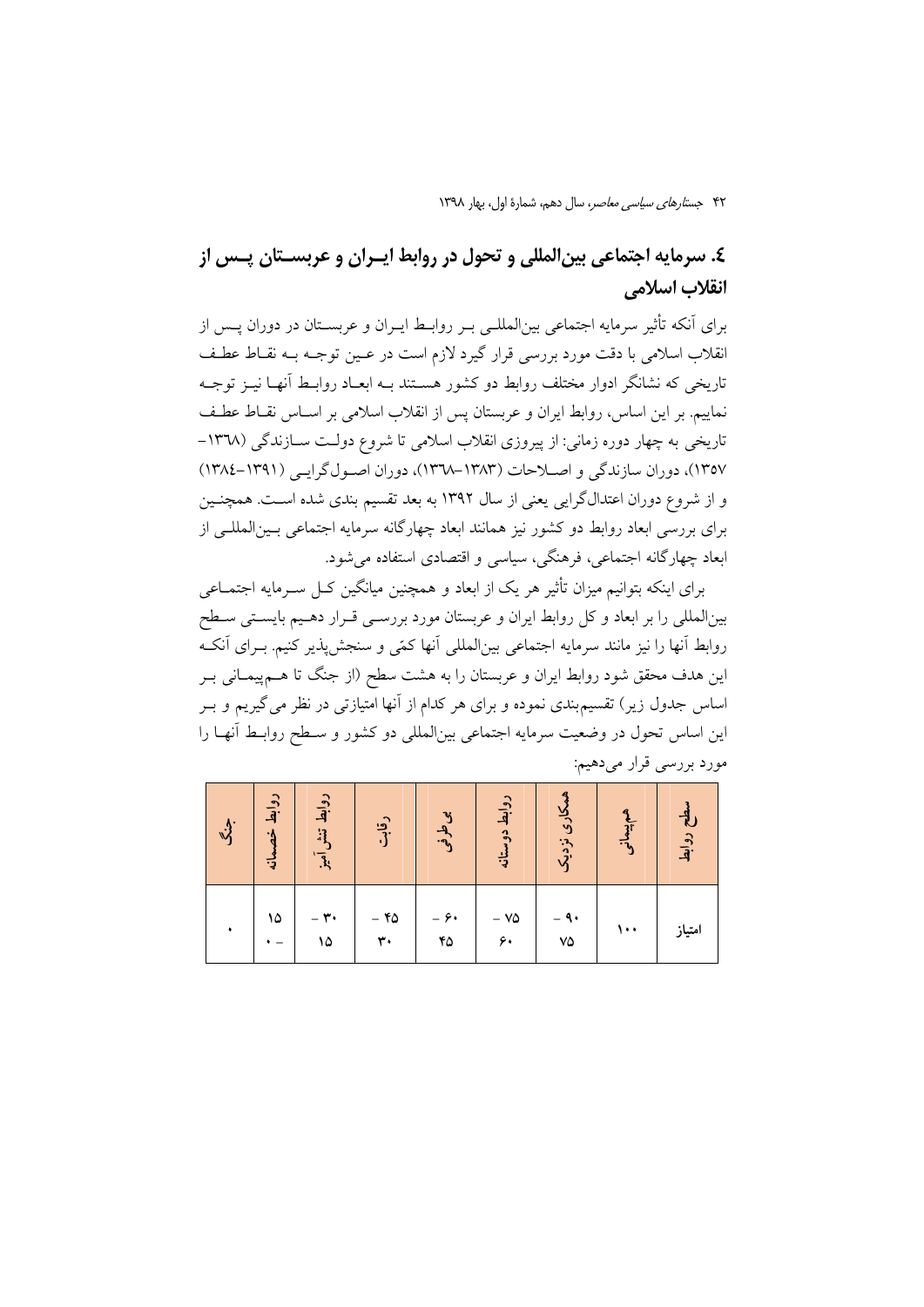تأثیر سرمایهٔ اجتماعی بین المللی بر روابط ایران و عربستان پس از … ۴۳

#### ۱.۴ بعد اجتماعی

در دوره اول روابط دو كشور، ميانگين رتبه بعد اجتماعي سرمايه اجتماعي بينالمللـي ايـران و عربستان به ترتیب ۲۵ و ۵۹ بوده است. فاصله ۳٤ درصدی بین وضعیت دو کشور باعث شده مناسبات اجتماعی آنها با امتیاز ٢٤ نشاندهنده سطح روابط تنش[میز باشـد. از مصــادیق بارز این وضعیت نیز میتوان به مشارکتهایی که عربستان در مقاطعی از جنگ تحمیلے به نفع عراق داشت یاد کرد، اما در دوره دوم روابط دو کشور که ایـران میـانگین رتبـه ۲۷ را در مقابل میانگین رتبه ۷۳ عربستان کسب کرد، روابط اجتماعی آنها گسترش پیدا کـرد. در ایــن دوره گرچه فاصله میانگین دو کشور نسبت به دوره قبل با ۱۲ درصد افزایش بـه ٤٦ رســید، اما سطح روابط دو کشور با کسب امتیـاز ٦٨ در حـالتی دوسـتانه قـرار داشـت. دليـل ايـن بهبودي را مي توان روند رو به رشد اين بعد از سرمايه اجتماعي بين المللي در هـر دو كشـور نسبت به دوره قبل دانست. این موضوع با مرور موافقتنامههایی کـه در ایــن دوره در زمینــه اجتماعی بین دو کشور به امضا رسیدند آشکارتر میشود (دفتر بازرگانی کشورهای عربـی و آفريقايي، ١٣٩٣).

اما مهمترين تغيير و تحولات ايـن بعـد از سـرمايه اجتمـاعي بـينالمللـي در دوره سـوم روابط دو کشور به وقوع پیوست. بدین صورت که سرمایه اجتماعی بین المللی ایران در ایــن بعد با میانگین رتبه ۳۱ روند رشد خود را حفظ کرد، در حـالی کـه در مقابـل، عربسـتان بـا میانگین رتبه ٥٣ نسبت به دوره قبل در این بعد ٢٠ درصد تنزل داشت. ایــن موضــوع باعــث کاهش امتیاز سطح روابـط دو کشـور بـه ۲۹ شـد. بـه همـین جهـت در ایــن دوره محمـود احمدی نژاد ریاست جمهوری ایران ٥ بار به عربستان سفر کرد که ٤ بار بـا هـدف مشــارکت در اجلاس مشترک صورت گرفت، اما در مقابل، هیچ یک از مقامــات بلندپایــه عربســتان بــه ایران سفر نکردند (دیپلماسی ایرانی، ۱۳۹۱).

این در حالی است که در دوره چهارم این بعــد رونــد افزایشــی داشــته اســت و ایــران و عربستان به ترتیب میانگین رتبه ۳۳ و ٥٥ را به خود اختصــاص دادنــد. ایــن رونــد افزایشــی باعث شده است تا امتیاز سطح روابط دو کشور به ۳۱ارتقـا پیــدا کنــد کــه نشــانگر افــزایش رقابت اجتماعی بین آنهاست. میانگین کل بعد اجتماعی سرمایه اجتماعی بینالمللـی ایــران و عربستان نیز به ترتیب ۲۸ و ۳۰ بوده است که باعث شده امتیاز سـطح روابـط دو کشـور ۳۸ باشد. میانگین بعد اجتماعی سرمایه اجتماعی بین المللی ایران و عربستان و سطح روابط آنهـا در چهار دوره مورد نظر در نمودار زیر نشان داده شده است: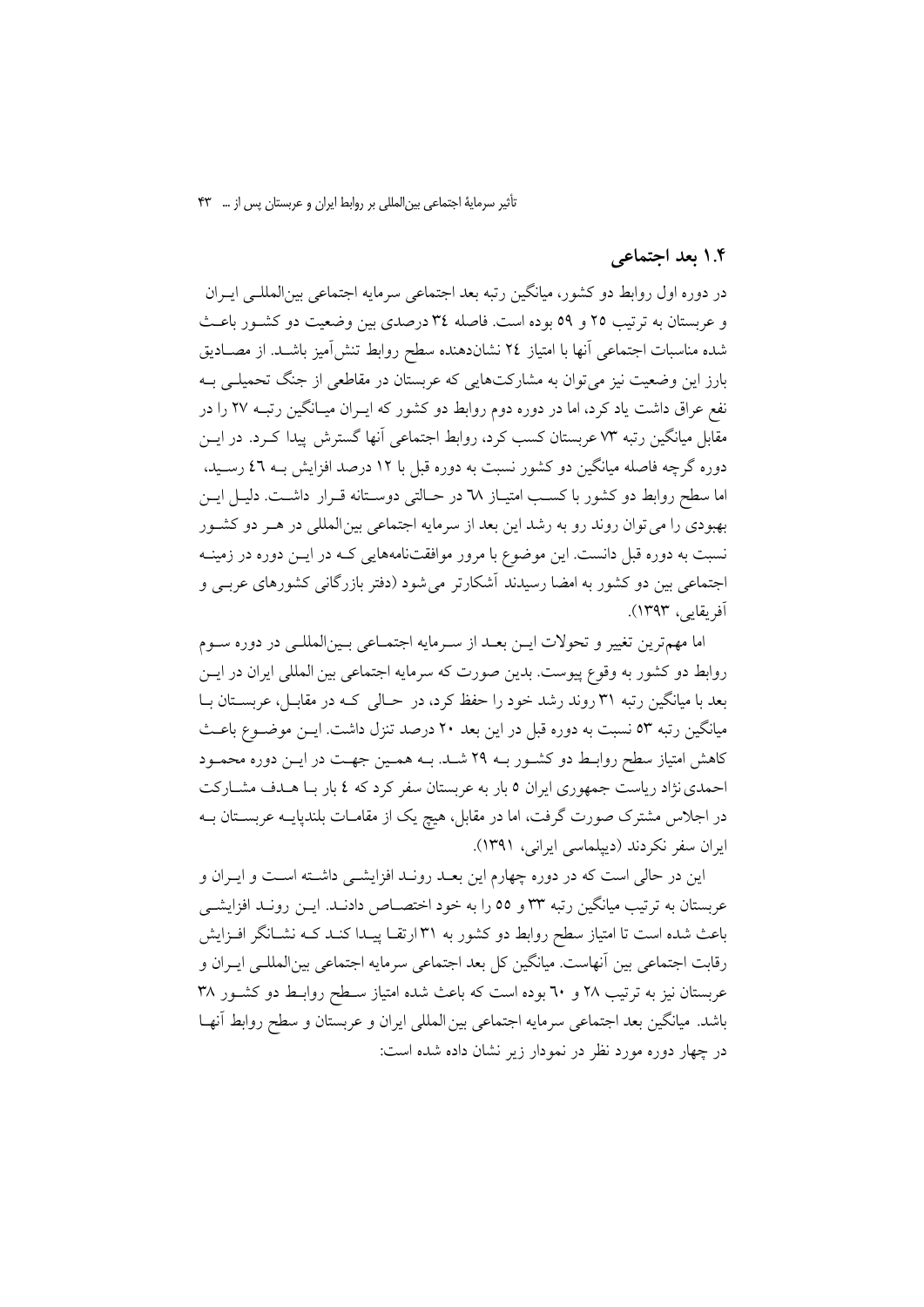۴۴ جستارهای سیاسی معاصر، سال دهم، شمارهٔ اول، بهار ۱۳۹۸



# ۲.۴ بعد فرهنگے

به دلایلی که عنوان شد، در دوره اول روابط ایران و عربستان داده شاخص های بعد فرهنگے در دسترس نیست و به همین جهت بایستی از شـواهد موجـود بـه منظـور تحلیـل و تبیـین روابط دو کشور بهره گرفت. بر اساس این شواهد نیز روابط دو کشــور در ایــن دوره بیشــتر تحت تأثیر جهتگیریهای ایدئولوژیک و گرایش هــای امنیتــی دو کشــور بــود. بــه عبــارت دیگر، در ایــن دوره ورود ایرانــی۱هــا بــه عربســتان بــه منظــور سیاســی کــردن مراســم حــج (محمدی، ۱۳۹۰: ۱۳۳) و توافق عربستان با اسرائیل به دنبال طرح هشت مـادهای ملـک فهـد (خبرگزاری صدا و سیما، ۱۳۹۵) همواره محل اختلاف بین دو کشور بود کـه وقـوع جنـگ تحمیلی نیز بر شدت آنها افزود. بر این اساس از نظـر بعـد فرهنگـی میـانگین امتیـاز ۲۹ بـه روابط دو کشور در این دوره تعلق میگیرد که نشانگر تنش در روابط آنهاست.

ایران و عربستان در دوره دوم روابط خودشان بـه ترتیـب میـانگین رتبـه ٤٧ و ٥٨ را در بعد فرهنگی سرمایه اجتماعی بین|لمللی به خود اختصاص دادند که این فاصـله ۹ درصـدی با افزایش امتیاز مناسبات فرهنگی دو کشور به ۷۳ نسبتاً همخـوانی دارد و نمـود ایــن امــر را می توان در افـزایش بـیش از پـنج برابـری زائـرین حـج عمـره ایرانـی در سـال ۱۳۸۳ دیـد (جعفري، ١٣٨٩).

برخلاف دوره دوم روابط ایران و عربستان، در دوره سوم، میانگین بعد فرهنگـی سـرمایه اجتماعی بین المللی ایران و عربستان به ترتیب با رتبه ٤١ و ٥٤ نسبت بـه دوره قبـل كـاهش یافت. همزمان با این کاهش، میانگین امتیاز سطح روابط دو کشور نیز به ۳۳ تنزل پیــدا کــرد.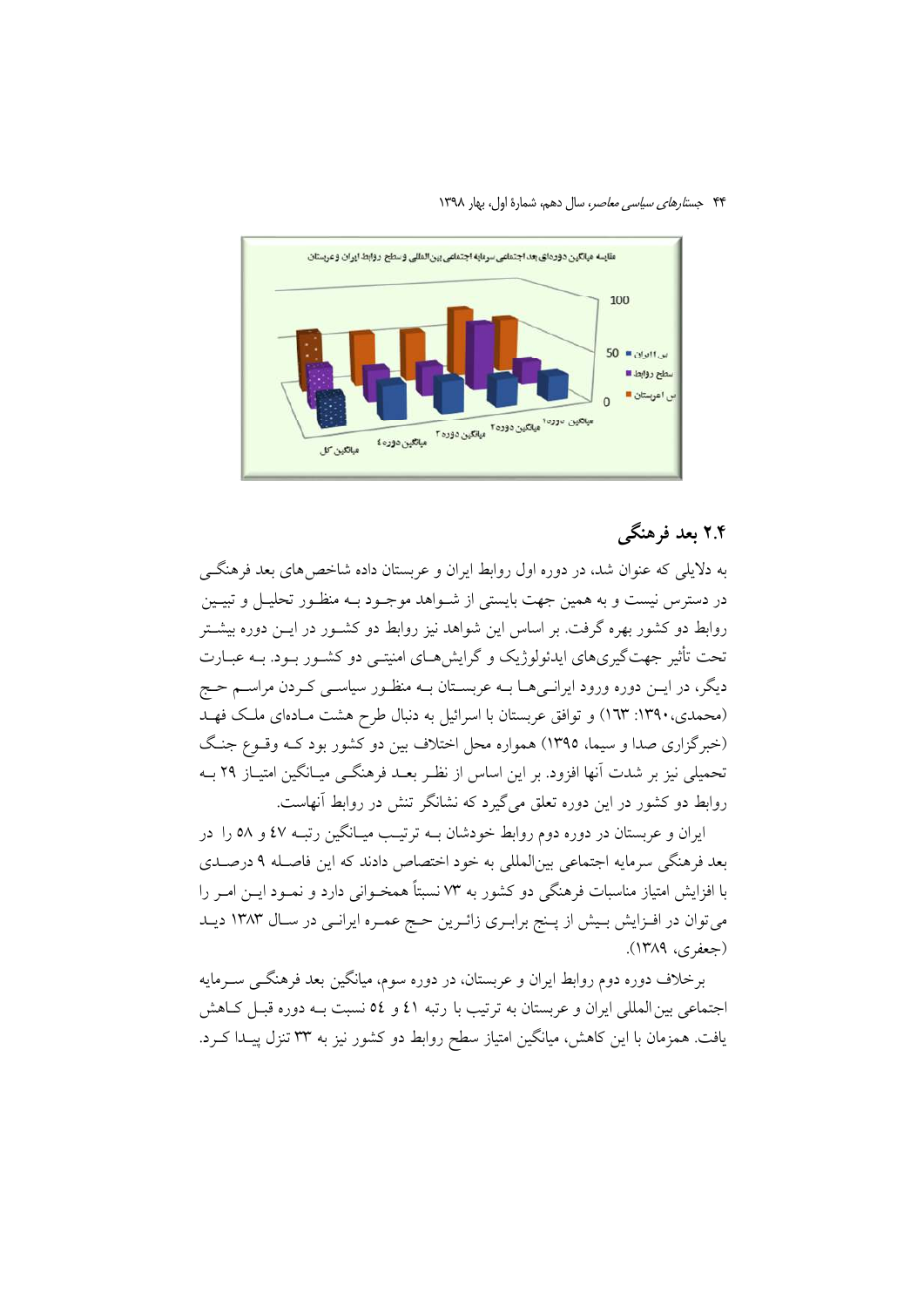تأثیر سرمایهٔ اجتماعی بین المللی بر روابط ایران و عربستان پس از … ۴۵

از طرف دیگر، فاصله امتیاز بین دو کشور نیز نسبت به دوره قبل با ٤ درصد افزایش به رتبـه ۱۳ رسید. سطح نازل روابط دو کشور در این دوره را می توان از لغو دعوت از ملک عبـدا... به منظور شرکت در اجلاس سران غیرمتعهدها دریافت (دیپلماسی ایرانی، ۱۳۹۱).

در دوره چهارم، ایران و عربستان به ترتیب میـانگین رتبــه ۳۸ و ٥٤ را در بعــد فرهنگــی سرمایه اجتماعی بینالمللی برای خود بـه ثبـت رسـاندهانـد کـه در میـانگین رتبـه عربسـتان تغییری نسبت به دوره قبل حاصل نشده، اما ایران عملکرد ضبعیف تیری داشته است. این موضوع باعث شده است تا امتیاز ۳٦ به مناسـبات فرهنگــی دو کشــور تعلــق گیــرد. در ایــن دوره گرچه حج عمره از سوی ایران لغو شد (انتخاب، ١٣٩٤) و همچنین حج تمتـع نیــز بــه حالت تعليق در آمد، با اين وجود روابط دو كشور نسـبت بــه دوره قبــل ٣ درصــد افــزايش یافت. دلیل این امر را می توان ناشی از تغییر دولت در ایران دانست که در روزهـای نخسـت نويد بهبودي روابط را ميداد. ميانگين كل بعد فرهنگي سرمايه اجتماعي بـينالمللـي ايـران و عربستان نیز به ترتیب ٤٢ و ٥٥ بوده است که میانگین امتیاز ٤٣ را برای روابـط فرهنگــی دو کشور در پی داشته است. مقایسه میانگین دورەای بعد فرهنگی سرمایه اجتماعی بـین|لمللـی ایران و عربستان و سطح روابط آنها در نمودار صفحه بعد قابل مشاهده است:



# ۳.۴ بعد سیاسی

میانگین رتبه بعد سیاسی سرمایه اجتماعی بین المللی ایـران و عربسـتان در دوره اول روابـط دو کشور به ترتیب ٥٣ و ٥١ بوده است. این در حالی است که امتیاز تعلق گرفتـه بــه ســطح روابط سیاسی دو کشور ۲۹ است. از مهمترین نگرانی هـای عربسـتان در ایــن دوره تعــارض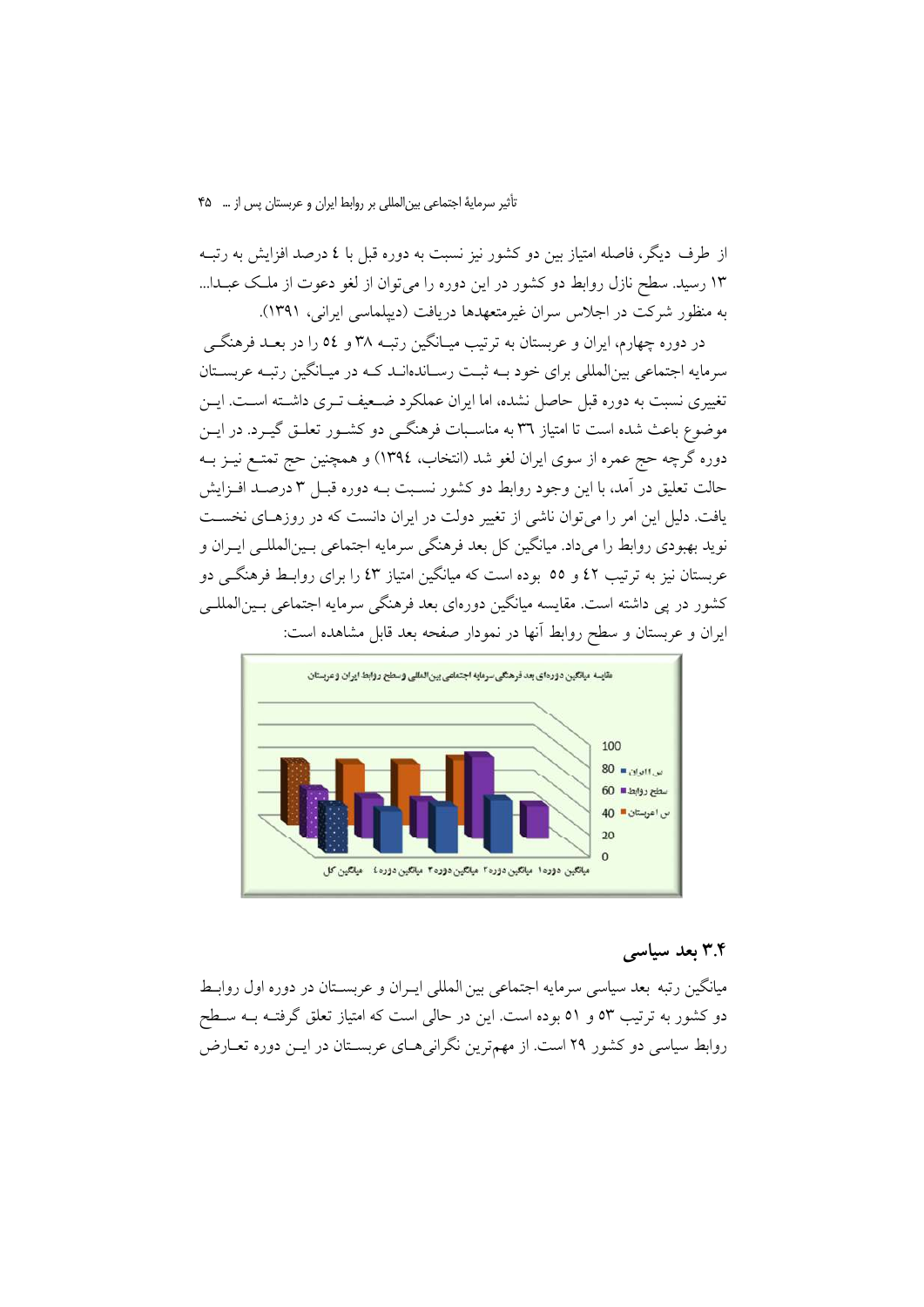ایدئولوژیک انقلاب اسلامی ایران با نظام یادشاهی سعودی بود. به عبارت دیگــر، بــر اســاس سیاست اعلامی انقلابیون ایران مبنی بر ضرورت از بین بردن نظامهای یادشاهی و تأکیــد بــر صدور انقلاب باعث افزایش احساس ناامنی عربستان و افـزایش تـنش در روابـط دو کشـور شد (Keynoush, 2016: 109-110).

در دوره دوم ، میانگین رتبه بعد سیاسی سرمایه اجتماعی بینالمللی ایران و عربسـتان بــه ترتیب ٤٣ و ٣٤ بود و هر دو کشور نسبت به دوره اول افت محسوسی در وضعیت خـود داشتند. از طرف دیگر فاصله سرمایه اجتماعی بین|لمللی این بعـد دو کشـور نیـز نسـبت بـه دوره قبل از ۲ به ۹ افزایش پیدا کرد که این امر باعث افزایش امتیاز سـطح روابـط دو کشـور به ٧٣ گرديد. از مهمترين مصاديق روابط دوستانه اين دوره نيز مي توان به امضاي تفـاهـمنامـه امنیتی بین دو کشور در سال ۲۰۰۱ اشاره کرد.

در دوره سـوم نيـز ماننـد دوره اول روابـط دو كشـور، بعـد سياسـي سـرمايه اجتمـاعي بینالمللی ایران و عربستان با افزایش مواجه شد و به ترتیب به میانگین رتبه ٤٩ و ٤٣ رسـید، گرچه در این دوره فاصله بعد سیاسی سرمایه اجتماعی بین المللی دو کشور نسبت بـه دوره قبل به ٦ درصد کاهش پیدا کرد، اما امتیاز روابط دو کشور با ٤٠ درصـد کـاهش نسـبت بـه دوره قبل به ۳۳ درصد تنزل پیدا کرد. بازگشت ایـران در ایــن دوره بــه ارزش۵هـای انقلابــی باعث شد تا بی.بی.سی در نظرسنجیای که راجع به نظرات مردم جهـان در مـورد برخــی از کشورها که در آوریل ۲۰۰۸ منتشر شد ایران و اسـرائیل را بــه عنــوان منفــیتــرین چهــره در جهان معرفي كند (ر.ك: يزدانفام ١٣٩٢). اين موضوع ميزان اعتمـاد جامعـه بـين|لمللـي بـه ایران را نشان میدهد که در نوع روابط نه تنها با عربستان که با تمـامی کشـورها و بـه ویـژه کشورهایی که دموکراتیکتر هستند و افکار عمومی نقش تعیین کنندهای در اَن دارنــد، مـؤثر بو د.

برخلاف دوره سوم، دوره چهارم روابط دو کشور با کـاهش رتبـه بعـد سیاسـی سـرمایه اجتماعی بین المللی ایران و عربستان همراه بوده است و این دو کشـور بـه ترتیـب میـانگین رتبه ٣٨ و ٢٩ را به خود اختصاص دادهاند. بـا افـزايش فاصـله دو كشـور بـه ٩ و همچنـين کاهش همزمان سرمایه اجتماعی بینالمللی آنها، امتیـاز سـطح روابـط دو کشـور نیـز بــه ٣٦ افزايش پيدا كرد. اين افزايش اختلافات باعث شد در بيانيه پايــاني آخــرين اجــلاس ســازمان همکاری اسلامی با نفیوذ و دخالت عربستان چهبار بنید (۳۰، ۳۱، ۳۲ و ۳٤) علییه ایبران گنجانده شود (OIC, 2016). با وجود اين، بارقـههـايي از بهبـود روابـط در بعـد سياسـي در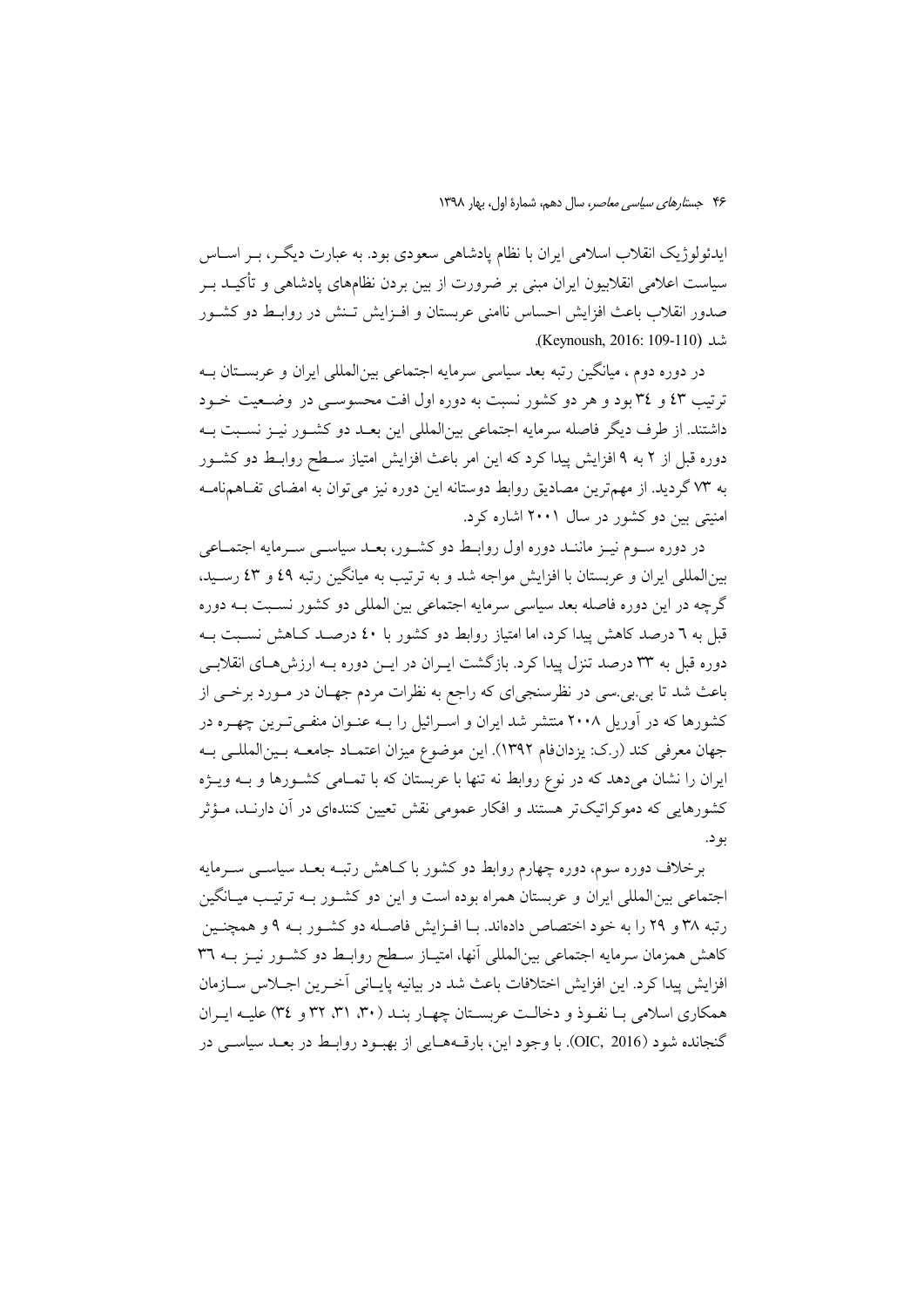#### تأثیر سرمایهٔ اجتماعی بین|لمللی بر روابط ایران و عربستان پس از … **۴۷**

مسئله لبنان (دویچه وله فارسی، ٢٠١٦) و آخرین نشست اویک در آذر ســال ١٣٩٥ بــین دو كشور نيز ديده شد (خبرآنلاين، ١٣٩٥). ميانگين كل سـرمايه اجتمــاعي بـين|لمللـي ايــران و عربستان نیز به ترتیب رتبه ٤٩ و ٣٩ بــوده اســت، در حــالی کــه روابــط سیاســی دو کشــور میانگین امتیاز ٤٣ را کسب می کند. مقایسه میانگین دورهای بعــد سیاســی ســرمایه اجتمــاعی بینالمللی ایران و عربستان و همچنین سطح روابط آنها در نمودار زیر نشان داده شده است:



### ۴.۴ بعد اقتصادی

ایران و عربستان در دوره اول به ترتیب میانگین رتبه ۱۱ و ٥٥ را در بعـد اقتصـادی سـرمایه اجتماعی بین المللی به خود اختصاص دادند. فاصله ٤٤ درصدی بین دو کشور بـا امتیـاز ٢٨ در مناسبات اقتصادی دو کشور همخوان<sub>ی</sub> بسیاری دارد. در واقع در این دوره، «به جــز دوران دولت موقت که عربستان از روابط و به ویژه روابط اقتصادی خـود بـا ایـران اسـتقبال کـرد» (مهدیزاده، ۱۳۸۲)، در باقی سالها روابط اقتصادی دو کشور در سطح بسیار نبازلی قرار داشت.

در دوره دوم میانگین سرمایه اجتماعی بینالمللی ایران نسبت به دوره قبل تغییـر زیـادی پیدا نکرد، اما در مقابل میانگین رتبه عربستان با ۱۲ درصد افـزایش بـه عـدد ٦٧ رسـید. ایـن موضوع باعث افزایش سطح همکاریهای دو کشور به امتیاز ٦٣ شد. به طـوری کــه «میـزان صادرات ایران به عربستان که در سـال ۱۹۹۰ بـه مقـدار ۱۵۹.۰۰۰ هـزار دلار بـود، در سـال ٢٠٠٤ به ٢٤٨ ميليـون دلار ارتقـا پيـدا كـرد» (Atlas Media, 2014b). از طـرف ديگـر هفـت اجلاس کمیسیون مشترک همکاری های اقتصادی بین دو کشور از سـال ۱۳۷۷ تــا ۱۳۸٤ بـه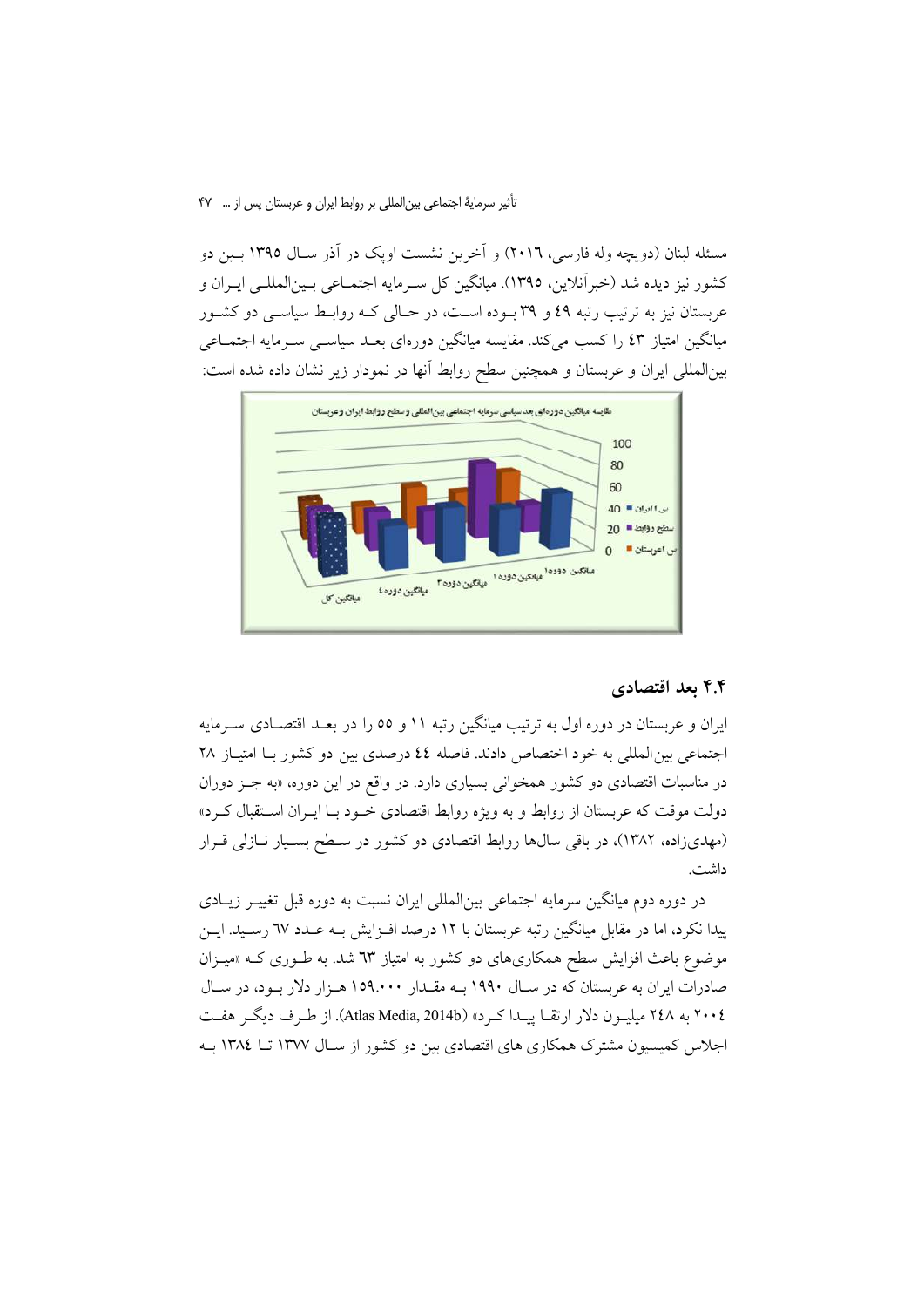طور متناوب در تهران و ریاض برگزار گردید که پس از انقلاب اسلامی بی سابقه بــود (دفتــر بازرگانی کشورهای عربی و آفریقایی، ۱۳۹۳).

میانگین بعد اقتصادی سرمایه اجتماعی بـین|لمللـی ایـران و عربســتان در دوره ســوم بــه ترتیب رتبه ۱۱ و ۳۱ بود که وضعیت ایران در این دوره نسـبت بـه دوره قبـل تغییـری پیـدا نكرد، اما عربستان با كاهش ٧ درصدي بعـد اقتصـادي سـرمايه اجتمـاعي بـين|لمللـي خـود نسبت به دوره قبل مواجه شد. به همین جهـت در ایــن دوره ســطح مناســبات اقتصــادی دو کشور به ۳۹ کاهش پیدا کرد. به عنوان مثال «میزان صادرات ایـران بـه عربسـتان کـه از سـال ۱۹۸۹ روند صعودي را تجربه كرده بود، در سال ۲۰۰۵ به ٤٤٤ ميليون دلار رسـيد، امـا ايـن میزان در سال ۲۰۱۱ به ۷٤/۱ میلیون دلار کاهش پیدا کرد» (Atlas Media, 2014b). نرخ تــورم نیز در این دوره در هر دو کشور افزایش پیدا کرد و نرخ تورم ایران و عربستان در ســال۱صای ۲۰۰۵ و ۲۰۱۲ به ترتیب از ۱۳/٤ به ۲۷/٤ و ۰/۷ بــه ۲/۹ افـزایش پیـدا کـرد ( .World Bank  $(2015)$ 

ایران و عربستان در دوره چهارم روابطشان بـه ترتیـب میـانگین رتبـه ٢٤ و ٧٠ را بـرای خود به ثبت رساندهاند، در حالي كه فاصله بعد اقتصـادي سـرمايه اجتمـاعي بـين|لمللـم دو کشور نسبت به دوره قبل با چهار درصد کاهش به رتبه ٤٦ رسـيد. از طـرف ديگـر، هــر دو کشور نسبت به دوره قبل با افزایش بعد اقتصادی سرمایه اجتماعی بین(لمللبی خــود مواجــه شدند. به همین جهت واردات ایـران در سـال ۱۳۹۲ از عربسـتان مقـدار ۱۸۸.۱۵۵.۱۸ دلار بود، اما در سال ١٣٩٤ اين رقم با افزايش قابل توجه بــه ٧٦.٩٨٢٨٨٧ دلار رسـيد. در همـين پیدا کرد (اتاق بازرگـانی، صـنایع، معـادن و کشـاورزی تهـران، ١٣٩٥). میـانگین رتبـه بعـد اقتصادی سرمایه اجتماعی بینالمللی ایران و عربستان در کل سالهای مورد نظر تحقیـق نیـز به ترتیب ۱۸ و ٦٣ بوده است که امتیاز ٣٥ را در سطح مناسبات اقتصـادی دو کشـور باعـث شده است. میانگین بعد اقتصادی سرمایه اجتماعی بینالمللـی ایـران و عربسـتان و همچنـین سطح روابط آنها در هر چهار دوره در نمودار زیر آمده است: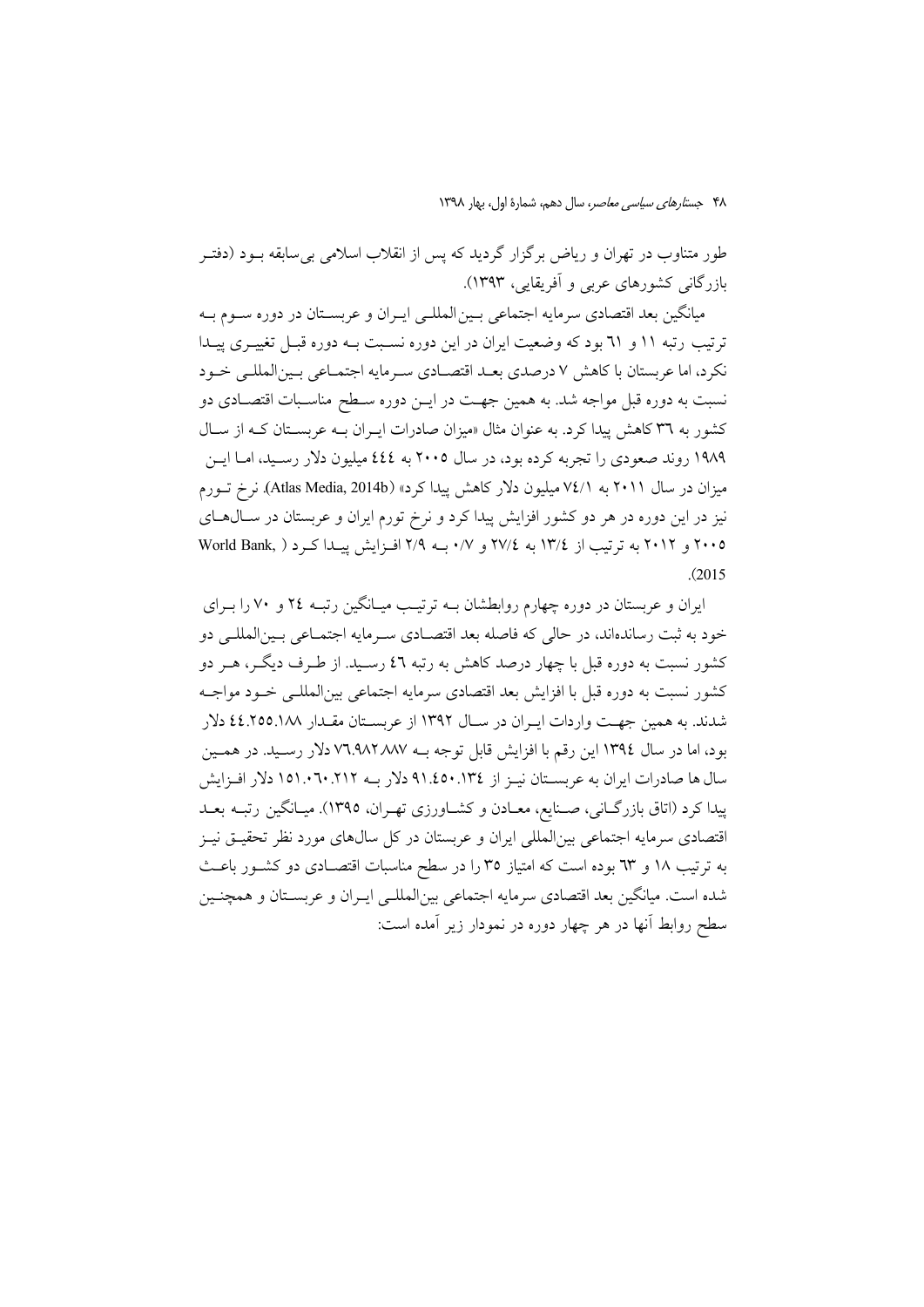#### تأثیر سرمایهٔ اجتماعی بین|لمللی بر روابط ایران و عربستان پس از … ۴۹



### ۵.۴ تحول در روند دورهای سرمایه اجتماعی بینالمللی

گرچه بررسی هر یک از ابعاد سـرمایه اجتمـاعی بـین|لمللـی ایـران و عربسـتان بسـیاری از زوایای تاریک و مبهم روبط دو کشور را روشن میکند، امـا بررسـی میـانگین کـل سـرمایه اجتماعی بین|لمللی دو کشور در دورههای مختلف روابط آنها بهتر می تواند میزان اثر گـذاری سرمايه اجتماعي بين|لمللي بر روابط اين دو كشور را نشان دهد. به همين جهت در ادامه بـه بررسی دورهای کل سرمایه اجتماعی بین|لمللی و مقایسه آن با تحول سطح روابط دو کشـور مىپردازيم.

میانگین کل سرمایه اجتماعی بینالمللی ایران و عربستان در دوره اول روابط دو کشـور به ترتیب ۳۰ و ٥٥ بوده است. فاصله ٢٥ درصـدي ميـان سـرمايه اجتمـاعي بـين المللـي دو کشور، امتیاز ۲۸ را برای سطح روابط دو کشور به جا گذاشته اسـت کـه از وجـود تـنش در روابط آنها حکایت میکند. این موضوع از «حمایت ملک خالد در کنفرانس سازمان اسـلامی در طائف از صدام حسین و اعتراض او در پیام خود به امام خمینــی (ره) نســبت بــه مراســم برائت از مشرکین ایرانیان در مکه» به خوبی آشکار می شود (مشرق نیوز، ۱۳۹۱). به دنبـال آن در سال ۱۹۸۲ نیز با انتصاب آقای موسوی خوئینی ها بــه سرپرســتی زائــران ایرانــی، مراســم برائت از مشرکین با شدت بیشتری در مکه پیگیری شد که این اختلافات در نهایت در سـال ۱۹۸۷ به دنبال واقعه حج باعث قطع روابط دو کشور گردید. به طور کلـی بـه منظـور نشـان دادن تنش در روابط دو کشور در این دوره می توان از واکنش رهبر انقلاب ایــران بــه واقعــه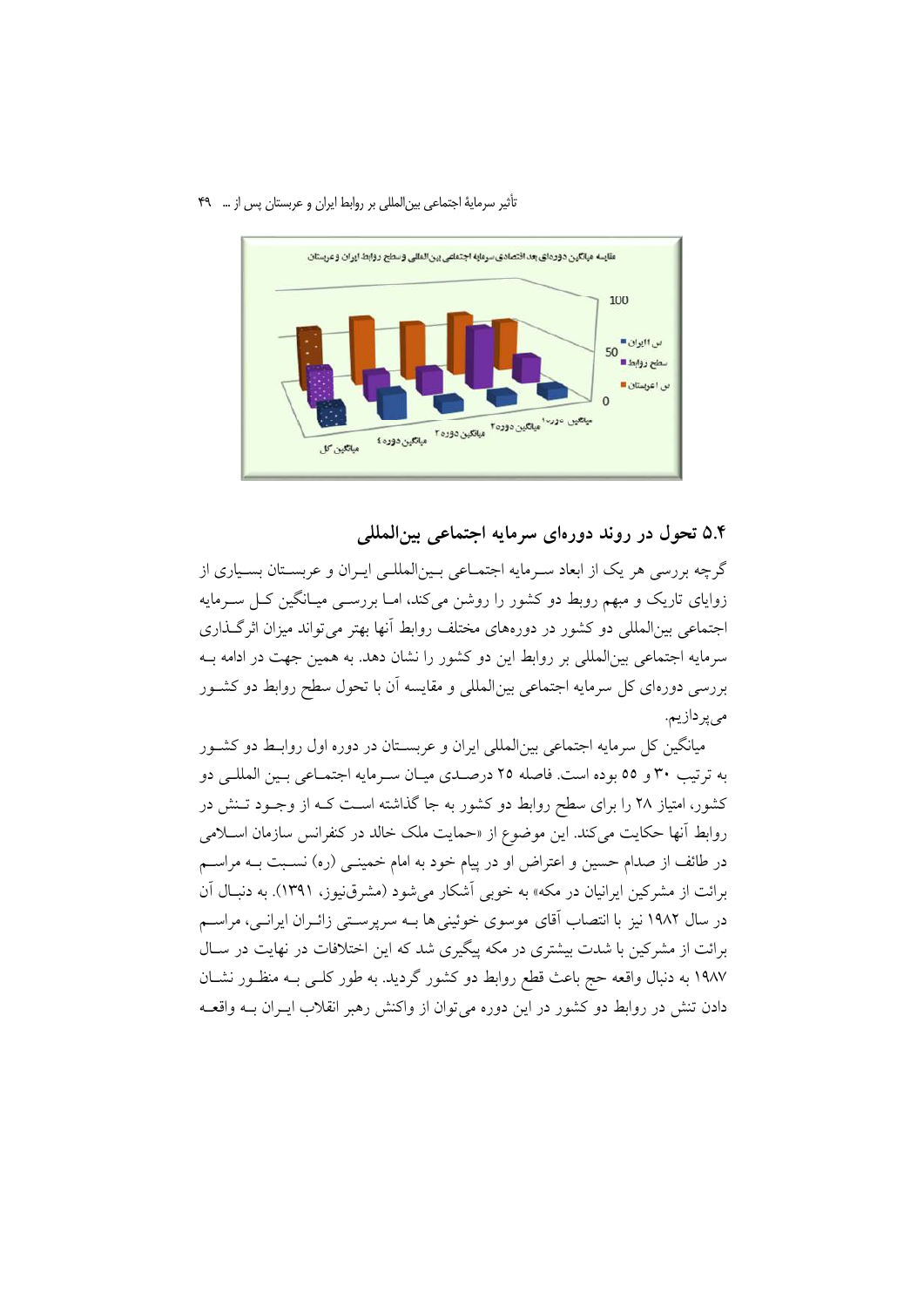حج كه گفت: «اگـر مـا از صـدام بگـذريم از ايـن جنايـت و بانيـانش نخـواهيم گذشـت» (بسيجنيوز، ١٣٩٤) سخن گفت.

میانگین کل سرمایه اجتماعی بین|لمللی ایران و عربسـتان در دوره دوم بــه ترتیـب ۳۸ و ٥٨ بود كه نسبت به دوره قبل هر كدام ٨ و ٣ درصد افـزايش داشـتند كـه ايـن امـر موجـب كاهش ٥ درصدي فاصله سرمايه اجتماعي بين|لمللي دو كشور شد. رونـد صـعودي سـرمايه اجتماعی بین|لمللی دو کشور نسبت به دوره قبل با افزایش امتیاز سطح روابط دو کشـور بـه امتیاز ۷۰ همخوانی دارد. این افزایش را می توان در حوزههای مختلـف اجتمـاعی، فرهنگـی، سیاسی و اقتصادی مشاهده نمود. شاید مهمترین مصداق آن نیز ایــن اسـت کــه «زمــانی کــه احتمال حمله مستقيم آمريكا به ايران زياد بود، عربستاني ها به دليل حسن نيت خود، مقامــات ايران را از جزئيات طرح حمله احتمالي باخبر كردند» (ويكي يديا، ١٣٩٥).

میزان کل سرمایه اجتماعی بین المللی ایران و عربستان در دوره سوم روابط دو کشور نیـز به ترتیب ٣٤ و ٥٣ بود که هر دو کشور نسـبت بــه دوره قبــل بــه ترتیــب بــا کــاهش ٤ و ٥ درصدی در این زمینه مواجه شدند، این موضوع باعث شد تا سطح روابط دو کشـور نیــز بــا میانگین امتیاز ۳۰ در قالب تنش و رقابت تعریـف شـود. بـه همـین جهـت گفتـه مـیشـود «کارشناسان، دوران ریاست جمهوری محمود احمدی نـژاد را اوج بـی|عتمـادی عربسـتان و ایران و بلندتر شدن دیوار روابط تیره و تار اقتصـادی و سیاسـی میـان دو کشـور مـی داننـد» (ايسكانيوز، ١٣٩٤).

میانگین کل سرمایه اجتماعی بـین المللـی ایـران و عربسـتان در دوره چهـارم روابـط دو کشور نیز به ترتیب ۳۵ و ۵۳ بوده است که نسبت به دوره قبل ایران با افزایش یک درصـدی مواجه بوده و در وضعیت عربستان نیز تغییری حاصـل نشــده اســت. ایــن موضــوع نیــز بــه افزایش اندک امتیاز سطح روابط دو کشور به ۳۳ منتهی شد. البتــه گرچــه پــس از روی کــار آمدن دولت جدید در ایران و ابراز تمایل آن به بهبود روابط بـا عربسـتان در نهایـت روابـط ایران و عربستان برای دومین بار پـس از انقــلاب اســلامی قطـع گردیــد، امــا بارقــههــایی از بهبودی روابط نیز بین دو کشور مشاهده شده است که به آنها اشاره می شود.

هر چند روابط ایران و عربستان در دوران اخیر به حدی رسید که «عـادلالطریفـی، وزیــر فرهنگ عربسـتان اظهـار داشـت رابطـه ريـاض بـا تهـران در زمـان محمـود احمـدي نـژاد رئیس جمهور اصولگرای سابق خیلی بهتر بود» (فارس نیوز، ۱۳۹٤) و در مقابل روحـانی نیـز در سخنرانی خود در مجمع عمومی سازمان ملل متحد در نیویورک از عربستان سـعودی بـه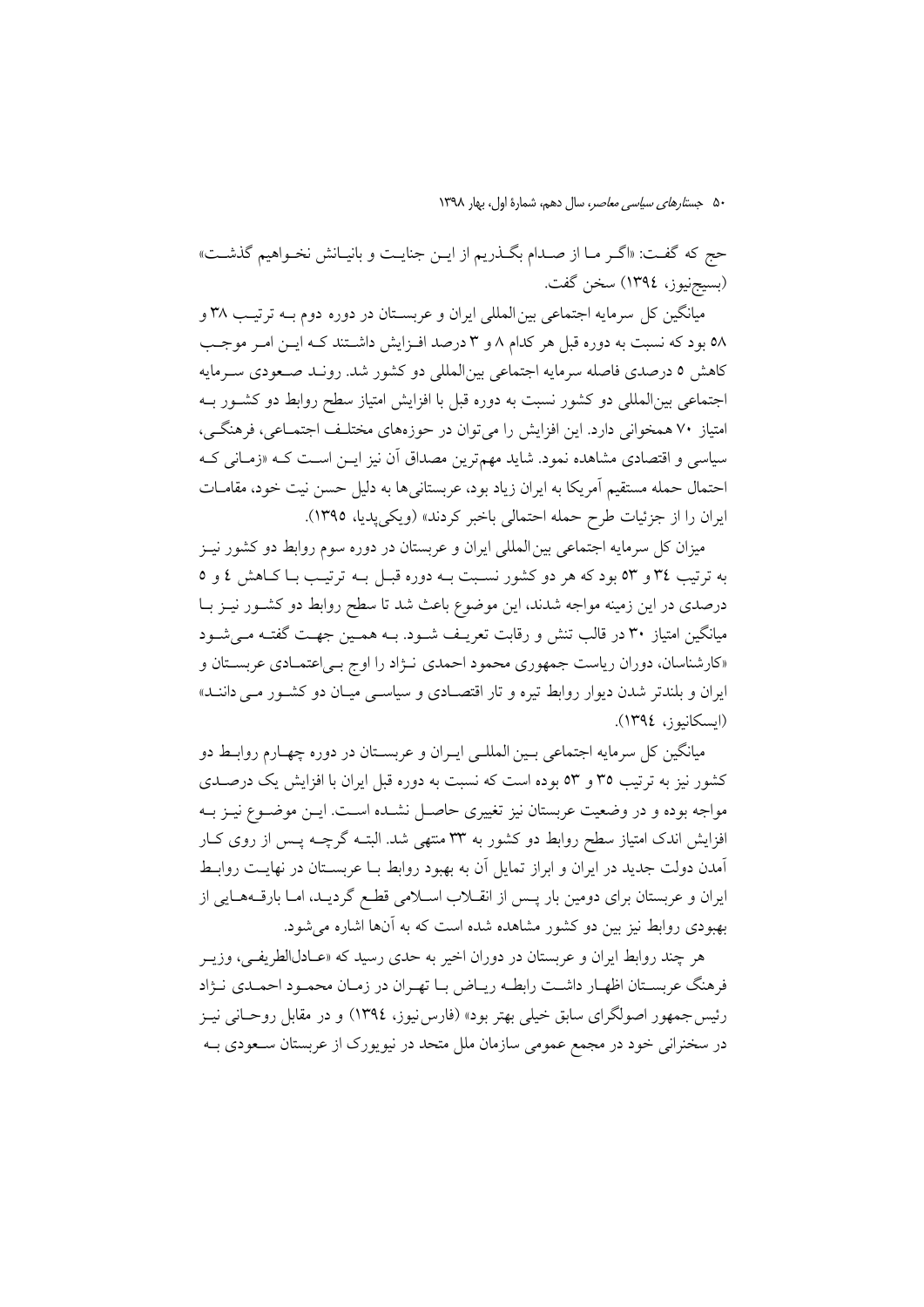تأثیر سرمایهٔ اجتماعی بین|لمللی بر روابط ایران و عربستان پس از … ۵۱

عنوان «کشور ترویجکننده نفرت و تعصب فرقهای» یاد کرد (اَفتابنیـوز، ۱۳۹۵)، امــا روابــط دو کشور در این سطح باقی نماند و رخدادهایی در اواخر سـال ۲۰۱٦ ماننـد توافــق آنهــا در اویک و مسئله لبنان باعث اظهارنظرهای امیدوار کنندهای از سوی مقامـات دو طـرف گردیــد که نوید گسترش روابط آنها را در آیندهای قابل پیش بینی می دهــد. مقایســه میــانگین دورهای سرمايه اجتماعي بين المللي ايران و عربستان و سطح روابط آنها كه بــه خــوبي تــأثير ســرمايه اجتماعی بینالمللی دو کشور بر روابطشان را نشان می دهد، در نمودار زیـر نشـان داده شـده است:



# ٥. نتيجه گيري

ایران و عربستان در بین شاخص های سرمایه اجتماعی بین المللی بیشـترین وجـه اشـتراک را در شاخص های ابعاد سیاسی و فرهنگی دارند و در مقابل در شــاخص هــای اجتمــاعی و بــه ویژه اقتصادی با فاصله بسیاری، عربستان هماهنگ با ارزش ها و هنجارهـای مسـلط جامعـه بینالمللی حرکت میکند، در حالی که ایران در نقطه مقابل آن قرار دارد. این موضــوع باعــث شده است تا دو کشور بیشترین حوزه هـای اخـتلاف خـود را در ابعـاد سیاسـی و فرهنگـی بينند.

به طور کلی یافتههای پـژوهش حکایـت از ایـن دارد کـه هـر زمـان سـرمایه اجتمـاعی بین المللی در دو کشور به طور همزمان شروع به رشد می کند، روابط آنها از حالت تـنش و رقابت خارج شده و به سمت روابط دوستانه و همکاری سوق پیدا می کند. در مقابـل زمــانی که سرمایه اجتماعی بین المللی دو کشور همزمان با هم شروع به نـزول کـرده اسـت، اغلـب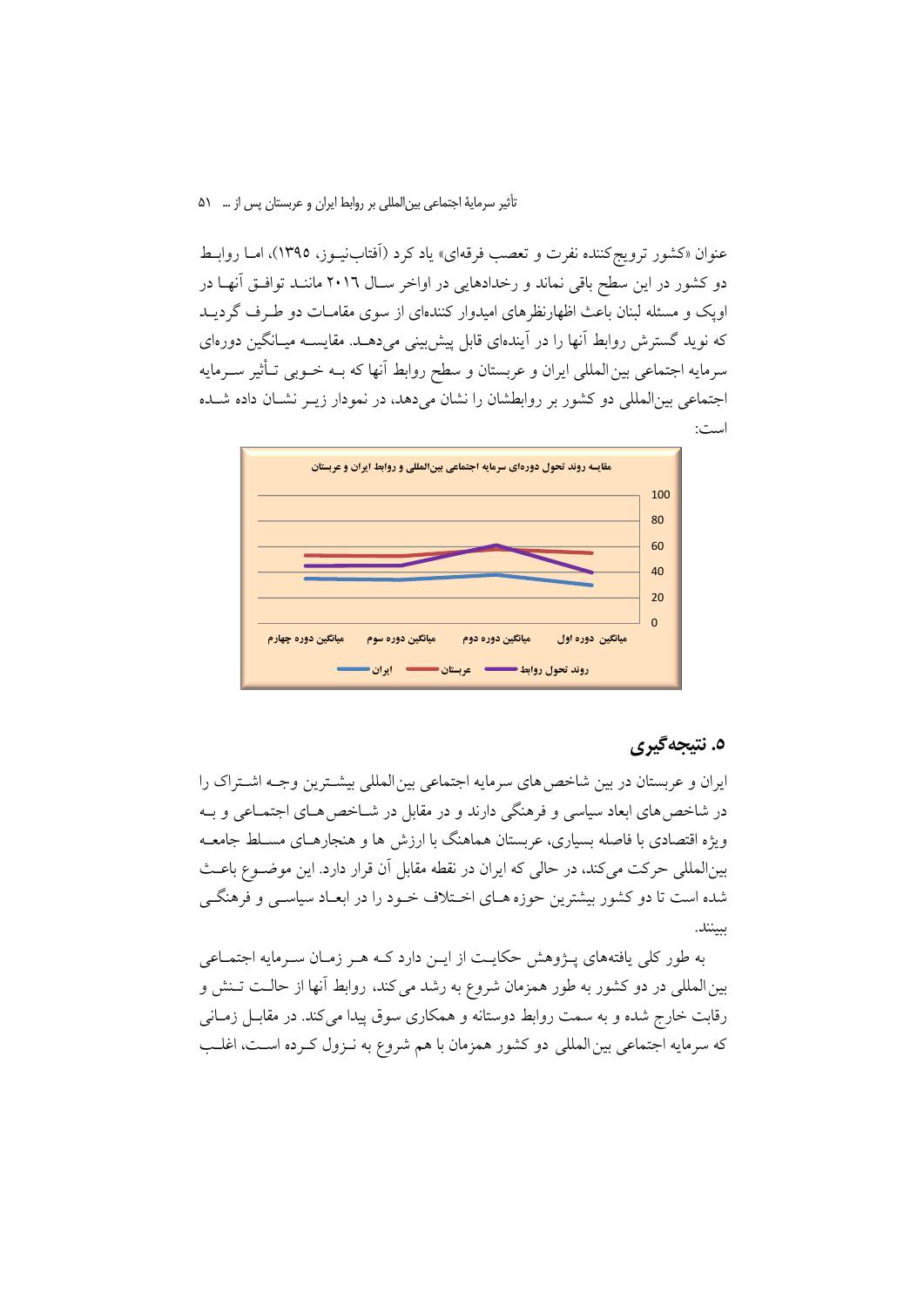روابط دو کشور از حالت رقابت نیـز دور شــده و اَنهـا ۖ در مســیر تــنش و خصــومت گــام برداشتهاند. از طرف دیگر، هرگاه سرمایه اجتماعی بین المللــی یــک کشــور افــزایش یافتــه و سرمايه اجتماعي بين المللي كشور مقابل كاهش يافته نيز روابط دو كشور بــه ســمت تــنش و خصومت سوق پيدا كرده است.

البته در کنار این قاعده اصلی، قاعدهمندیهای جزئیتری نیـز مـیتـوان از بررســی تــأثیر ابعاد سرمايه اجتماعي بين|لمللي بر ابعــاد روابــط ايــران و عربســتان ارائــه كــرد. بررســي هــا حكايت از آن دارند كه افزايش ميزان سرمايه اجتماعي بين|لمللي دو كشور به طور همزمـان، روابط دو کشور را به سمت تنش و خصومت سوق میدهد و کاهش همزمان آن، روابط دو کشور را به همکاری سوق میدهد. در بعد اقتصادی نیز بدون در نظر گرفتن میـزان سـرمایه اجتماعي بين|لمللي ايران، هر گاه سرمايه اجتماعي بين|لمللي عربستان روند افزايشـي داشـته است، روابط دو کشور نیز به همکاری گرایش داشته است و بـالعکس. درک دقیـق و رصـد دائمی وضعیت سرمایه اجتماعی بینالمللی ایران و عربستان و سطح روابط دو کشور نه تنهـا به افزایش این قاعدهمندیها و در نتیجه درک بهتر روابط آنها کمک می کند، بلکـه مــی توانــد الگویی برای بررسی روابط ایران با سایر کشورها نیز باشد.

#### كتابنامه

- آفتاب نيوز (١٣٩٥)، «دليل تغيير لحن و انتقادهاي شديد روحاني و ظريـف از عربســتان چيســت؟ مقصــر كيست؟»، قابل دسترس در: http://aftabnews.ir/fa/news/400656
- اتاق بازرگانی، صنایع، معـادن و کشــاورزی تهـران (١٣٩٤)، «اَمـار کــل صــادرات و واردات بــه مقصــد جمهوري اسلامي ايران»، قابل دسترس در :

http://www.tccim.ir/ImpExpStats.aspx?slcImpExp

انتخاب (١٣٩٤)، «سفر عمره رسما تعليق شد»، قابل دسترس در:

http://www.entekhab.ir/fa/news/198869

ایسکانیوز (١٣٩٤)، «سیر روابط تهران و ریاض از تیرگی روابط تا طلایی ترین دوران»، قابل دسترس در: http://www.iscanews.ir/news/241174

بسيجنيوز (١٣٩٤)، «بازخواني متن كامل پيام امام(ره) به مناسبت سالگرد حج خونين»، قابل دسترس در: http://basiinews.ir/fa/news/8507271

بوگلسدیک، جورج و اسکایک تونون (۱۳۸۷)، «سرمایه اجتماعی و رشد اقتصـادی منطقـهای»، ترجمـه: حميدرضا مقصودي، راهبرد ياس، شماره ١٦، صص ٩٣-٥٧.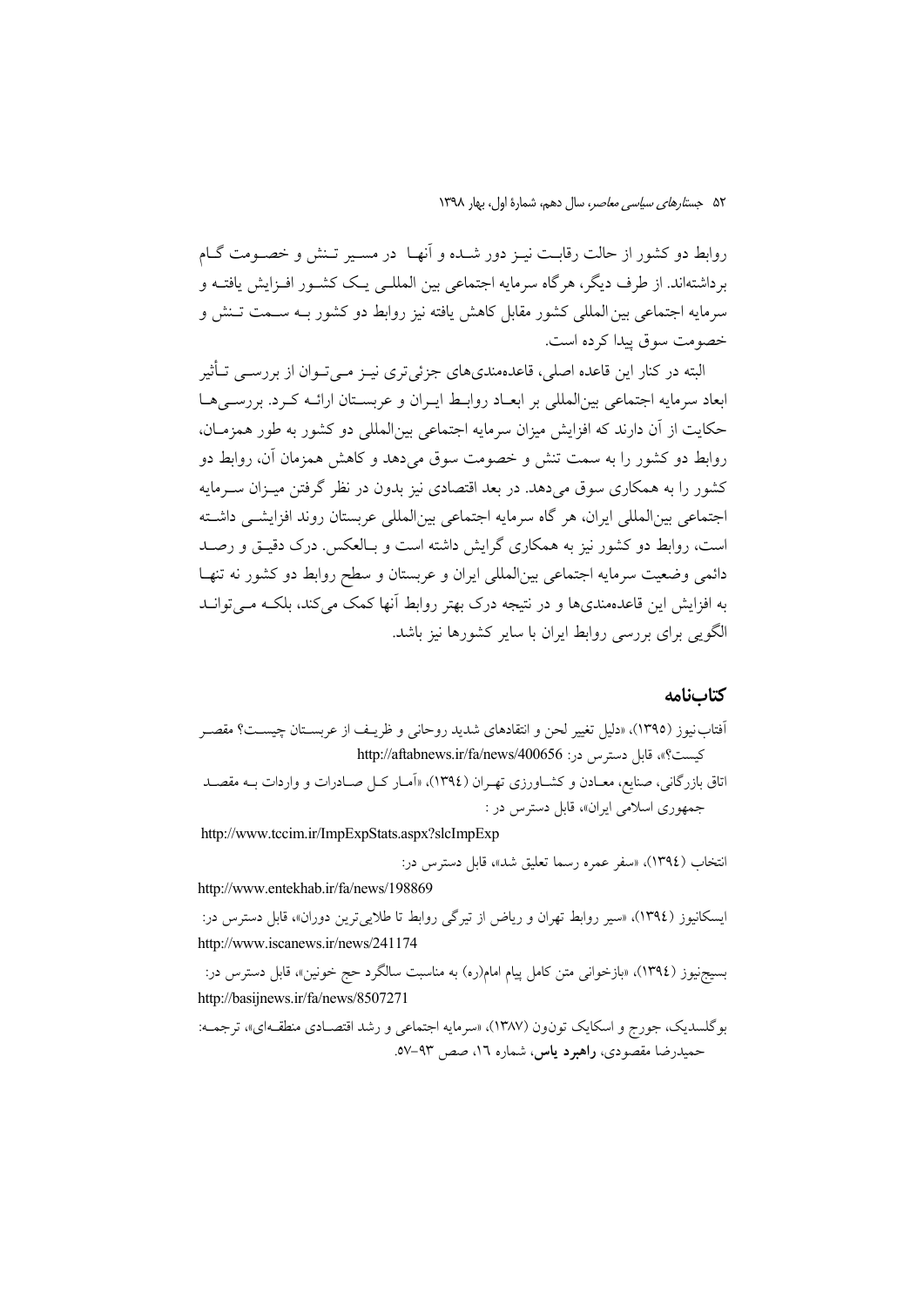تأثیر سرمایهٔ اجتماعی بین المللی بر روابط ایران و عربستان پس از … ۵۳

ترنر، جاناتان (۱۳۸۸). تشکیل سرمایه اجتماعی در سطوح خرد، میانه و کلان. ترجمــه: نیــر ییراهــری، مدیریت و سرمایه اجتماعی، شماره ٤٠، صص ١٨٤–١٥٧. توسلی، غلامعباس و مرضیه موسوی (۱۳۸۲)، «مفهوم سرمایه در نظریات کلاسیک و جدید با تأکیــد بــر نظریههای سرمایه اجتماعی»، **نشریه جهاد دانشگاهی**، دوره ۱۱، شماره ٤ (زمستان)، صص ۳۲-۱. جعفري، امير (١٣٨٩)، «بررسي روابط ايران و عربستان»، قابل دسترس در:

http://khavarmiane.persianblog.ir/post/5

خه آنلامن (١٣٩٥)، «پيروزي نفتي ايران در اويک»، قابل دسترس در: http://www.khabaronline.ir/detail/607389

خبرگزاری صدا و سیمای جمهوری اسلامی ایران (۱۳۹۵)، «ابعاد حمایت هـای عربسـتان از رژیـم بعثـی صدام در دوران جنگ تحمیلی»، قابل دسترس در: http://www.iribnews.ir/fa/news/1302470 دفتر بازرگانی کشورهای عربـی و آفریقـایی (۱۳۹۳)، «همکـاریهـای عربسـتان سـعودی بـا جمهـوری اسلامی ایران»، قابل دسترس در:

http://tccim.ir/images/docs/Countries/32%20Saudi%20Arabia/g-saudiarabia-4.pdf دویچه وله فارسی (٢٠١٦)، «ایران و عربستان در سال ٢٠١٦: خصومت شدید، همگرایی محـدود»، قاسل دسترس در: http://www.dw.com/fa.ir

- دیپلماسی ایرانی (۱۳۹۱)، «اَیا احمدینژاد برای پنجمین بار به عربستان سعودی می رود؟» قابل دسترس در: http://www.irdiplomacy.ir/fa/page/1905162
- رضایی، علیاکبر و ارسلان فتحیپور (۱۳۹۲)، **سرمایه اجتماعی، مفاهیم و مدل هـای ســنجش،** تهـران: فرهنگ و تمدن.
- شويره، كريستان و اليويه فونتن (١٣٩٥)، **واژگان پيربورديو**، ترجمه: مرتضى كتبي، تهران: نشر ني. شيرخاني، محمدعلي و محمـد خلـف رضـايي (١٣٩٤)، «سـرمايه اجتمـاعي و رقابـت پـذيري در نظـام بینالعلل»، فصلنامه سیاست، دوره ٤٥، شماره ۳، صص ٧٤٠–٧٢١.
- شيرخاني، محمـدعلي و نسـيمالسـادات واسـعيزاده (١٣٩١)، «سـرمايه اجتمـاعي و امنيـت بـينالملـل»، فصلنامه سیاست، دوره ٤٢، شماره ٢ (تاستان)، صص ١٢٨-١١٣.

غفاری، غلامرضا (۱۳۹۰)، **سرمایه اجتماعی و امنیت انتظامی**، تهران: نشر جامعهشناسان. فارس نيوز (١٣٩٤)، «وزير سعودي: روابط بـا ايـران در زمـان احمـدي نـژاد اصـولگرا بهتـر از روحـاني اصلاح طلب بود»، قابل دسترس در: http://www.farsnews.com/13941209000858

- كريمي، مصطفى (١٣٨٩)، «بررسـي نقـش و تحـولات سـرمايه اجتمـاعي جامعـه ايـران در دوران دفـاع مقدس»، نگین ایران، دوره ۹، شماره ۳۵، صص ۹۲-۲۹.
- محمدی، منوچهر (۱۳۹۰)، ب**ازتاب جهانی انقلاب اسلامی**، تهران: سازمان انتشارات پژوهشگاه فرهنگ و انديشه اسلامي.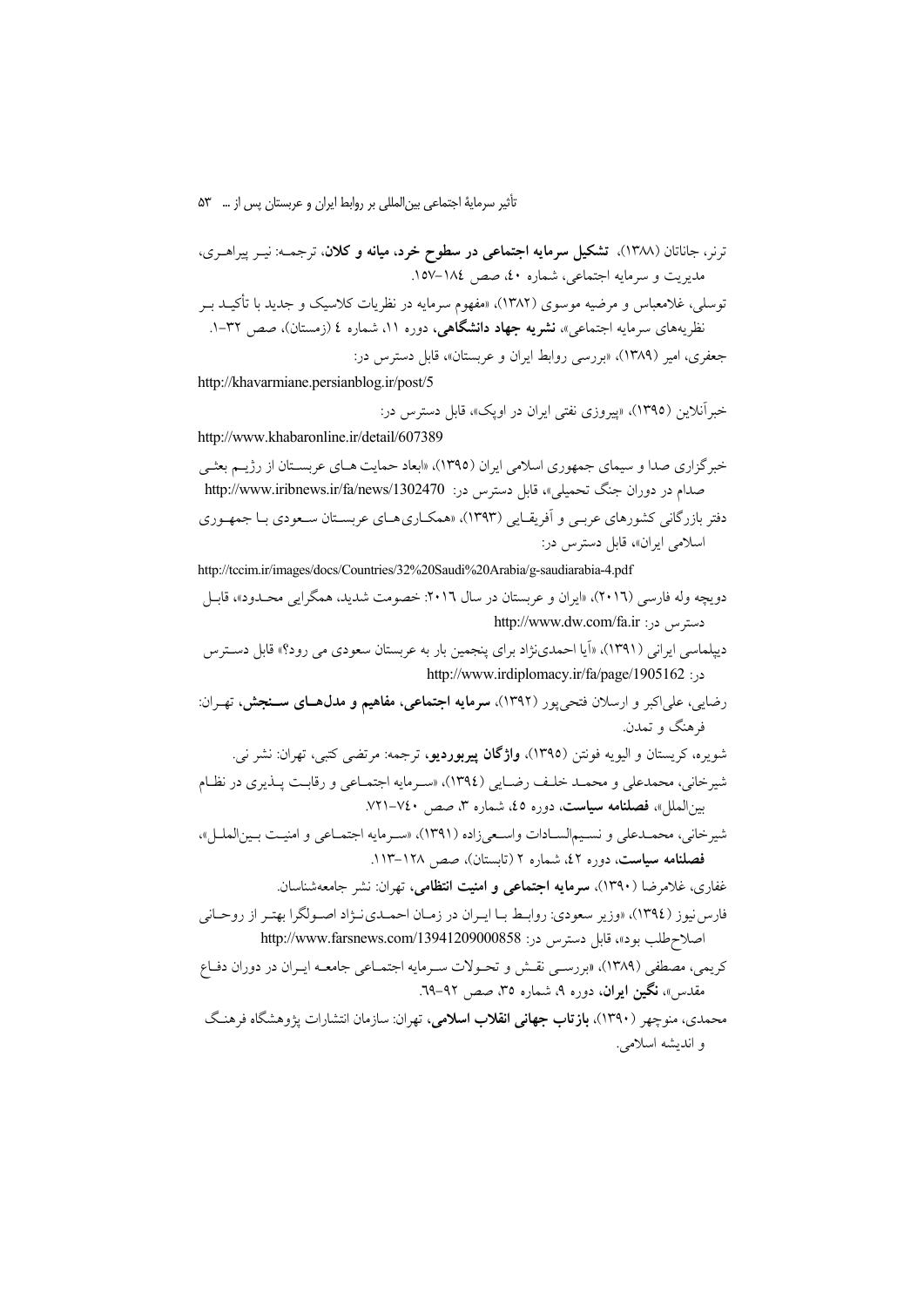http://www.mashreghnews.ir/fa/news/147528

https://fa.wikipedia.org/wiki

- Atlas, Media (2014a), "Economic Complexity Rankings", Available At: http://atlas.media.mit .edu
- Atlas, Media (2014b), "Export", Available At: http://atlas.media.mit .edu/en/profile/ country /aze/#Exports.
- Bourdiue, Pierr and Loice Wacquant (1992), An Invitation to Reflexive Sociology, Chicago: Yniversity of Chicago.
- EPI (Environmental Performance Index) (2016), "Environmental Performance Index", Available At: http://epi.yale.edu.
- Gauntlett, David (2011), Making is Conecting: The Social Meaning of Creativity, Available At: http://www.makingisconnecting.org/gauntlett2011-extract-sc.pdf.
- GGGR (Global Gender Gap Report) (2015), Available At: https://en.wikipedia.org/wiki/ Global Gender Gap Report.
- Global Peace Index (2016), "Global Peace Index", Available At: http://162.243.170.40/#/page/ indexes/global-peace-index.
- Grootaert, Christan (1998), Social Capital: The Missing Link? Social Capital Initiative Working, World Bank, Washington D. C.
- Heritage Foundation (2016), "Index of Economic Freedom", Available At: http://www.digitalheritage 2015.org/
- Keynoush, Banafsheh (2016), Saudi Arabia and Iran; Friends or Foes?, New York: Palgrave Macmillan.
- Legatum Institute (2015), "The Legatum Prosperity Index", Available At: http://www.prosperity.com/rankings.